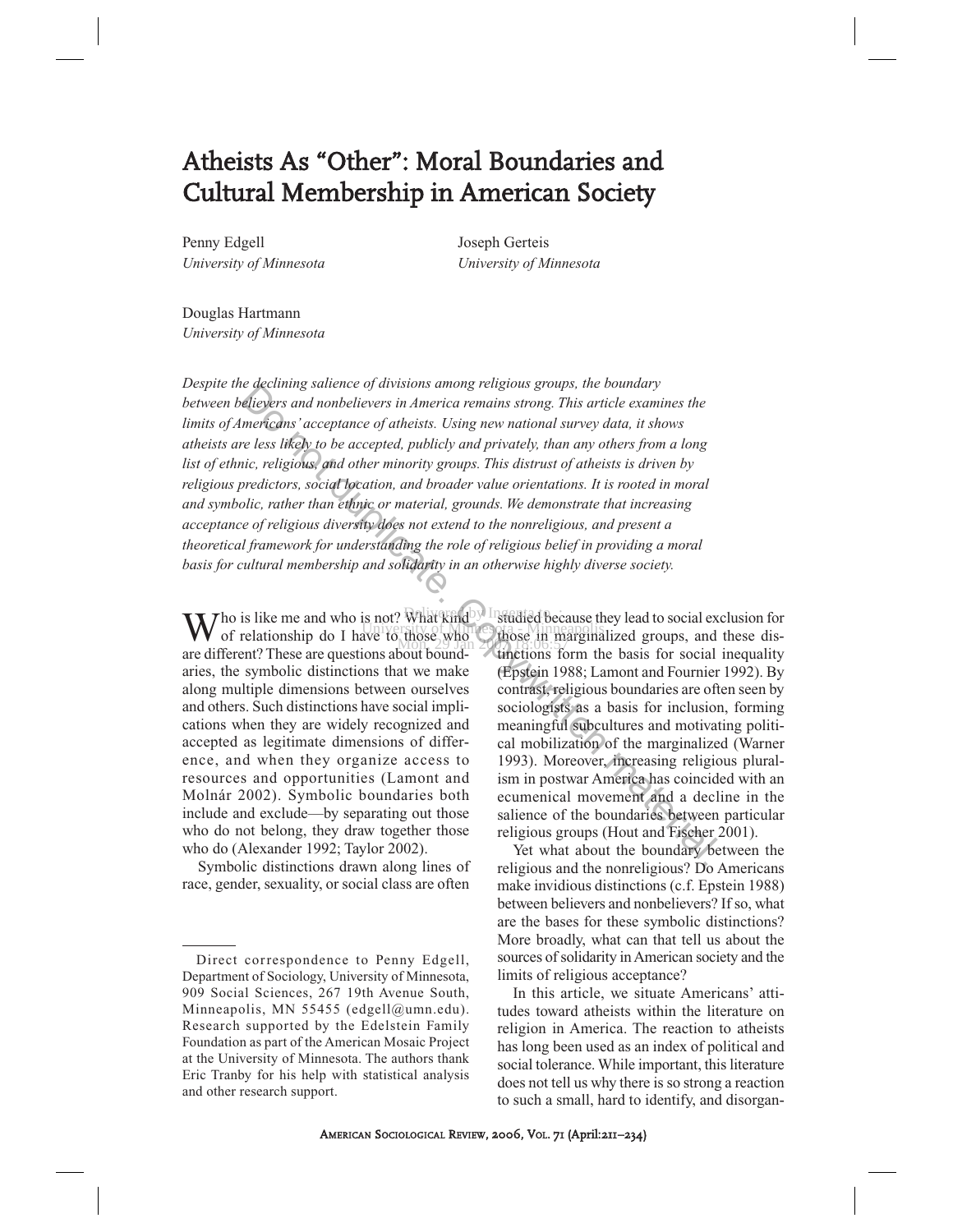ized category of persons. The broader literature on the historical connection between religion and civic life in America sheds more light on the cultural bases for this symbolic exclusion, particularly on assumptions about what Americans think they have (or should have) in common. Americans'views of atheists tell us little about atheists themselves—who they are, where they live, or what they are like. We believe, however, that these views reveal a great deal about dominant conceptions of national unity as well as fears of moral decline.

Using data from a new national survey (2003,  $N = 2081$ , we show that Americans draw symbolic boundaries that clearly and sharply exclude atheists in both private and public life. From a list of groups that also includes Muslims, recent immigrants, and homosexuals, Americans name atheists as those least likely to share their vision of American society. They are also more likely to disapprove of their children marrying atheists. Using logistic regression models, we show that these attitudes are driven by religious affiliation and involvement as well as by social context and broader moral outlook. Delivered by Ing

We show not only that atheists are less accepted than other marginalized groups but also that 20 aries in sch attitudes toward them have not exhibited the marked increase in acceptance that has characterized views of other racial and religious minorities over the past forty years. Rather than treating atheists as akin to other out-groups, we reveal the unique social and cultural bases underlying attitudes toward this group, leading us to rethink some core assumptions about Americans' increasing acceptance of religious diversity and to consider how the weakening of internal boundaries between religious groups may heighten awareness of the external boundary between the religious and the nonreligious. We argue that attitudes toward atheists clarify why and how religion forms a basis for solidarity and collective identity in American life through its historical association with morality and citizenship.

# RELIGIOUS BOUNDARIES AND BELIEFS IN AMERICA

In the context of the modern United States, social scientists have generally concentrated on the inclusive aspect of religious boundaries, placing at the forefront what Parsons (1951)

would have called the functional or integrative aspects of religious belief and practice. In private life, scholars concentrate on how religion provides values and a sense of meaning, fosters supportive and caring relationships (Sherkat and Ellison 1999), and gives "a framework for seeing oneself as a good person and one's life as basically good, independent of the success that one has in acquiring money, fame, or power" (Hart 1986:52). In public life, religious institutions have been studied for their role in preserving ethnic and subcultural identities (Eck 2001; Smith 1998), providing the material resources and social connections that foster social capital and civic participation (Herberg 1960; Putnam 2000; Verba, Schlozman, and Brady 1995; Wuthnow 1998) and supporting organized demands for political change or social justice (Gusfield 1986; Lincoln and Mamiya 1990; Morris 1984; Warner 1993). In this context, religion is framed as both pluralistic and empowering (Warner 1993:1059), and aspects of religion that may be contested or foster inequality receive relatively less attention.

One can, of course, find references to the exclusionary consequences of religious boundaries in scholarship on American religion—for example, work on the history of anti-Semitism, on the anti-Catholic movements of the nineteenth century (Dolan 1985; Gleason 1980; Higham 2002; Lipset and Raab 1978), and on anti-Muslim violence post 9/11 (Wellman and Tokuno 2004; Wuthnow 2004). However, in a society in which religion is voluntary, pluralistic, and separate from the state, scholars have tended to understand religion as "a fundamental category of identity and association" that is "capable of grounding both solidarities and identities" (Warner 1993:1059), a boundary that fosters belonging. data from a new national survey (2003, 2001; Smith 1998), providing th<br>
Aweshow that Americans draw sym-<br>
resources and social connections<br>
daries that clearly and sharply exclude<br>
social capital and civic participatio<br>
b

> The meta-narrative of scholarship on religion in American life is woven together from three strands. First, America has historically been a religious nation. Since the mid-nineteenth century there have been consistently high levels of religious belief, affiliation, and involvement (c.f. Warner 1993), and over our history observers have noted a close connection between religion and democracy. Alexis de Tocqueville was moved by the Christian piety of Jacksonian America. "It is religion that gave birth to the Anglo-American societies.... Christianity . . . reigns not only as a philosophy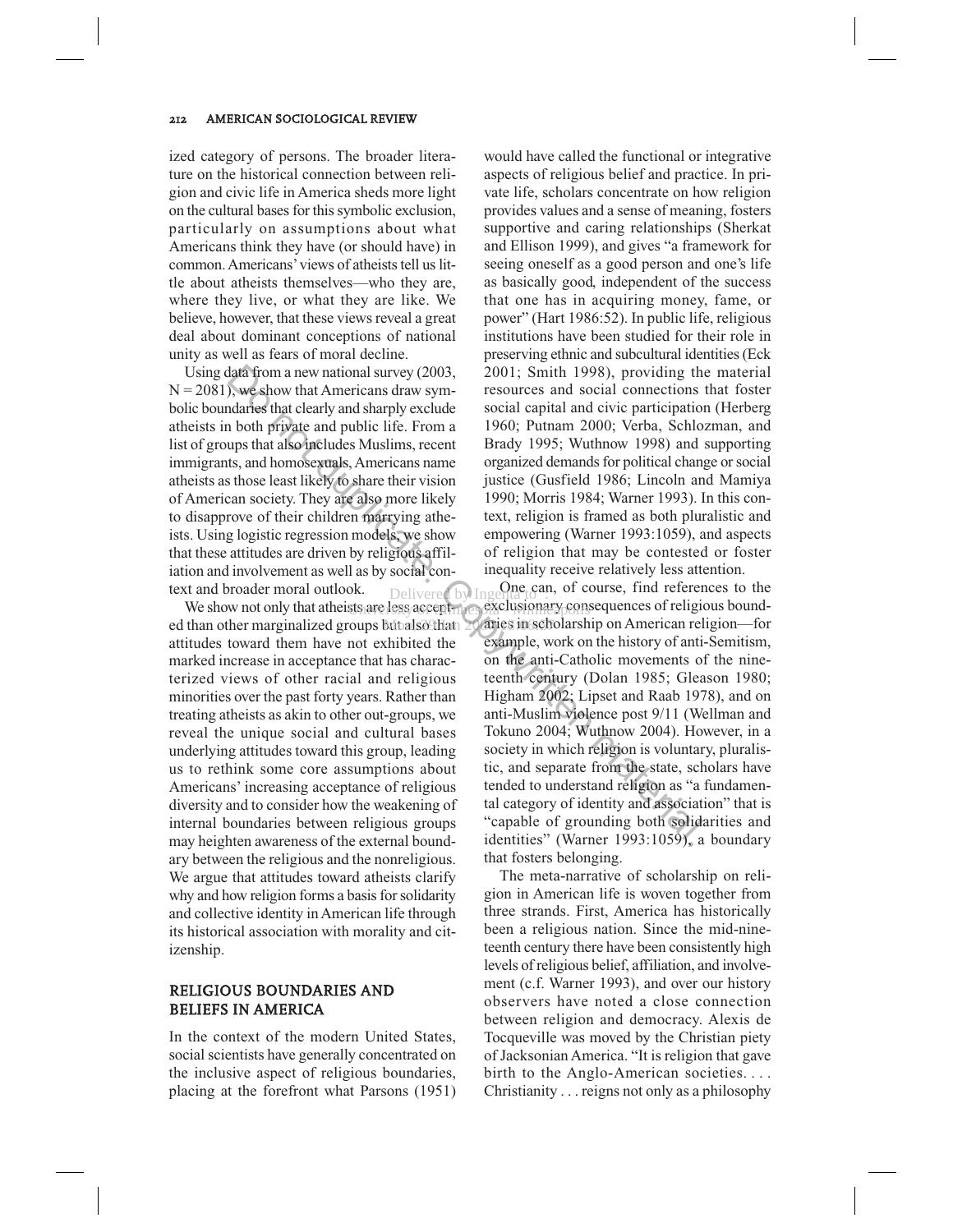that is adopted after examination, but as a religion that is believed without discussion," he wrote. "In the United States, Christian sects vary infinitely . . . but Christianity itself is an established and irresistible fact" (Tocqueville [1992] 2000:405–6). Tocqueville thought that Christianity (or at least the dominant Protestantism of the era) provided the "habits of the heart" necessary for good citizenship, drawing people out of the private realm of family life into vital civic association (Tocqueville [1992] 2000:275ff.; see Weber 1946 for a different interpretation).

Others have concluded that a more ecumenical version of Tocqueville's thesis still holds true in post–World War II America. According to Herberg's classic *Protestant, Catholic, Jew* (1960), each of these historic faiths has provided a way of being, and becoming, a good American. Similarly, in *Habits of the Heart* (1985) and *The Good Society* (1991), Bellah and his coauthors observed that the Biblical (Judeo-Christian) religions have provided a cultural repertoire of citizenship and solidarity. This scholarly tradition argues that Delivered the Contract of religion gives a sense of personal identity and resolutional Stark 1 meaning, leading to public engagement and 20 in anti-Sen effective citizenship (see also Glock and Stark 1965; W. L. Warner 1961; R. S. Warner 1993).

The second strand of the meta-narrative is the claim that a religious convergence has occurred during the twentieth century, which may be the basis for the trust that Americans have in those who are religious. When Caplow and his coauthors revisited Muncie, Indiana, in the 1970s to replicate the Lynds' earlier Middletown study, they found a set of religious ideas and actions shared across religious groups that they called "the common creed" (Caplow, Bahr, and Chadwick 1983). More recent quantitative work suggests that Muncie is, in this regard, unexceptional. Using General Social Survey (GSS) data, Hout and Fischer (2001) found faith in God and the regular practice of prayer to be widely shared across religious groups in America, along with the belief that there is a strong connection between religious faith and personal morality.

This convergence suggests that religion in general—if no longer Christianity in particular—is one basis for private and public trust in American society. In the 1998 GSS, only 15 percent of respondents agreed that the United States "would be a better country if religion had less

influence." A recent report by Public Agenda summed up its own survey findings this way: "If more Americans were more religious, people believe that crime would go down, families would do a better job raising their children, and people would be more likely to help each other. Indeed, most Americans fear that the country would decline if people lost their religious faith" (Farkas et al. 2001:10). In the Public Agenda poll, 74 percent agreed that "[i]t is a bad idea for families to raise children without any religion." When asked to identify the most important meaning of being religious, 53 percent of respondents said "making sure that one's behavior and day-to-day actions match one's faith." The authors conclude that for many Americans "[t]o be religious . . . means to be a moral human" being" (Farkas et al. 2001:10–11).

The third strand of the meta-narrative is the argument that increasing religious pluralism has coincided with increasing tolerance of religious difference, declines in religiously based prejudice, and processes of assimilation to erode many of the long-standing divisions among Protestants, Catholics, and Jews (Alwin 1986; Glock and Stark 1965; Herberg 1960). Declines in anti-Semitism and anti-Catholic sentiment mirror the scholarly claim that piety and plurality increasingly go hand in hand in American life (Gleason 1980; Smith 1993). Indeed, the idea of a unified "Judeo-Christian" tradition once considered a radical myth—is now widely accepted by conservatives and liberals alike as a core aspect of American culture (Hartmann, Zhang, and Windschadt, 2005). Taken together, these three strands of the scholarly literature weave a story of religion's declining significance as an exclusionary boundary in American life. tiom)<br>
thank concluded that a more counter and the making surface charge<br>
version of Tocqueville's thesis still ior and day-to-day actions math o<br>
ie in post-World War II America. The authors conclude that for many<br>
to He

> New divisions became salient at the same time that traditional forms of religious prejudice were waning, including a division between liberals and conservatives. Most sociologists, however, argue that America as a whole is not well characterized by the image of a monolithic Christian conservative camp or an ongoing "war" between liberals and conservatives (see DiMaggio, Evans, and Bryson 1996). The religious pluralism stemming from immigration and globalization is another source of new boundaries. Hout and Fischer (2001), however, argue that this diversity poses no threat of serious social conflict, inequality, or intolerance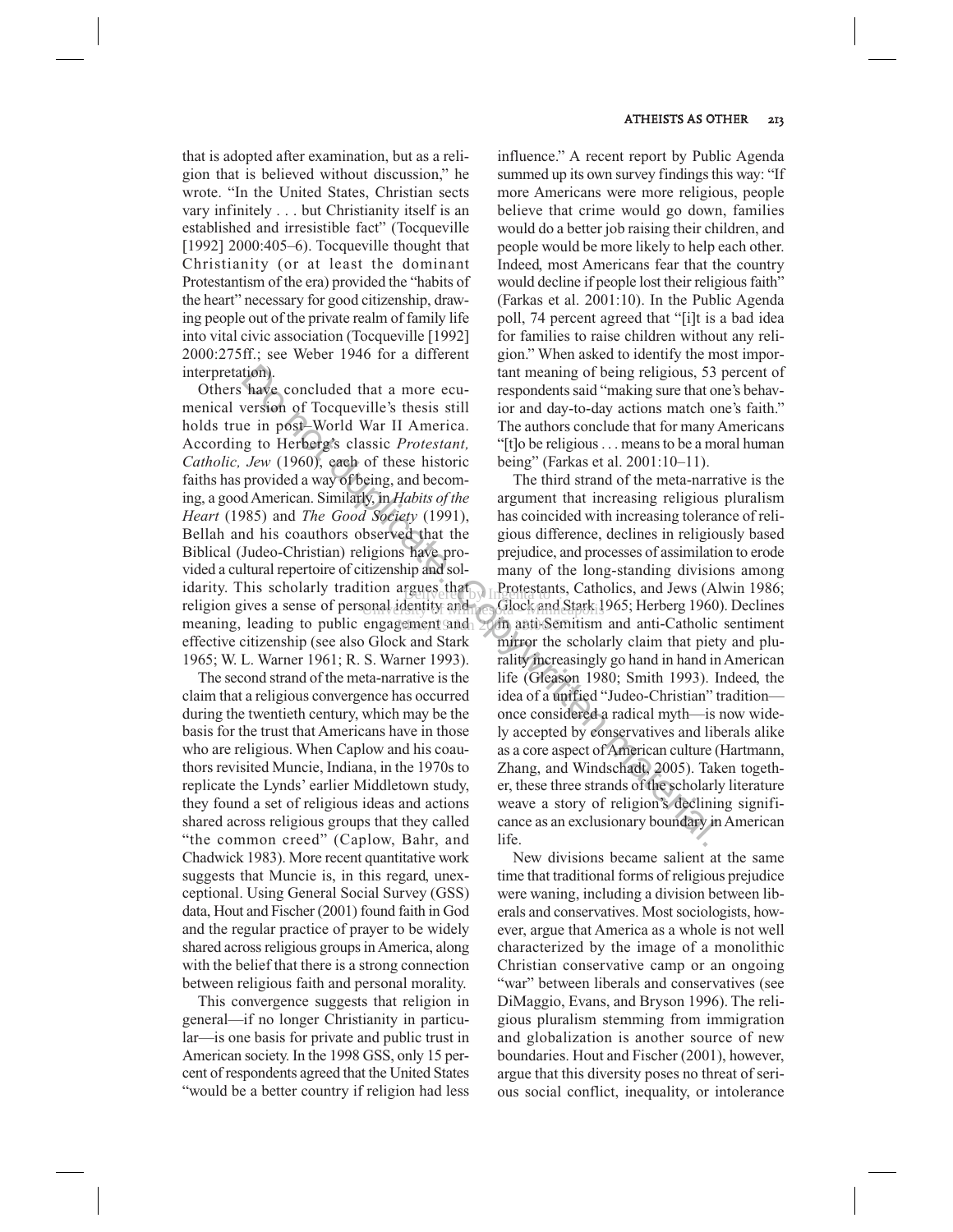because of the convergence around a common set of religious beliefs and practices (or "the common creed"), and because America's diverse and voluntaristic religious institutions are well equipped to absorb diversity without being torn apart by it (c.f. Warner 1993). Also, a "rapidly rising tolerance for (and maybe even preference for) religious difference . . . facilitates religious coalitions on some issues and respect for [the] fellow religious on all issues" (Hout and Fischer 2001:4). Similarly, Diana Eck (2001; c.f. Smith 2002) argues that the expansion of religious pluralism associated with post-1965 immigration will continue to follow the pattern that Will Herberg (1960) documented, summarized by the phrase *e pluribus unum*—from many, one (c.f. Wolfe 1999).

More tolerance of religious diversity, however, does not necessarily mean that the salience of religious identity itself is declining. To the contrary, if acceptance of religious diversity in the United States is indeed based upon increasing convergence around a core set of religious beliefs and practices, then this may reinforce intolerance of those who reject religion. In such an environment, religious acceptance may be not teat. In fact driven largely by assumptions that religious  $296.57$ people, of whatever faith, are "like me" in two ways. In private life, they are understood to be moral people, worthy of the trust that is the basis for close personal relationships. In public life, the boundaries that separate religious identities (for example, evangelical versus mainline Protestant versus Catholic or Jew) are understood to be encompassed by and to constitute a broader identity—being a good American. In such a setting, how do Americans view those who reject religion, and what does that tell us about how Americans view their nation and themselves? Trailism associated with post-1965<br>
Comparison at the particular collow the particular collow the particular comparison and self-consistion<br>
derberg (1960) documented, summa-from<br>
the phrase *e pluribus unum*—from<br>
the ph

## ATHEISTS AS OTHER

By any measure, there are not many atheists in America. While about 14 percent of Americans name no religious preference (Hout and Fischer 2002; Kosmin, Mayer, and Keysar 2001), most of these religious "nones" also say that they believe in God and pray regularly (Hout and Fischer 2002). In the 2000 GSS, only about 3 percent of Americans affirm that "I don't believe in God," perhaps the best direct indicator of being an atheist, while another 4.1 percent agree with the statement "I don't know whether there is a God and I don't believe there is any way to find out." Taken together, these "skeptics," as Hout and Fischer (2002) call them, make up only 7 percent of the population. In fact, only about 1 percent of Americans self-identify as "atheist" or "agnostic," according to Kosmin et al. (2001). This gap may indicate that many skeptics do hold some form of religious belief, or it may signal the stigma attached to the atheist label.

We argue that it is important to understand Americans' attitudes toward atheists even though they are few in number—and not an organized and self-conscious group—and even though individual atheists are not easily identified. Our focus is not on mistreatment of atheists, but on attitudes that mark them as outsiders in public and private life, that may even designate them as unworthy of full civic inclusion  $(c.f. Alexander 1992).$ <sup>1</sup> For our analysis what is important is that other Americans respond to "atheist" as a meaningful category. Such a distinction is symbolic, but that is not to say it is **OD In Such** in *Ingenta* real." In fact, the contrast between "real" and symbolic is not all that helpful in this case, because symbolic boundaries are deeply meaningful and because symbolic categories motivate behavior and organize resources (Sewell 1992). This understanding draws on a tradition of work on the relational nature of social identities, including civic and national identity (e.g., Alexander 1992; Anderson 1991; Taylor 1989).

> We assess the degree to which atheists represent a symbolic "other" against which some Americans define themselves as good people and worthy citizens. This allows us to explore what attitudes about atheists reveal regarding the nature of cultural membership and moral solidarity in American society. Do Americans feel that atheists are "like me"? Do they see them as moral people and good citizens?

<sup>&</sup>lt;sup>1</sup> Mistreatment of atheists and atheists' own perceptions of their place in American society are beyond the scope of this article. These important topics have perhaps received too little attention from scholars, though they receive occasional attention in the popular media (see Blumer 2004). Scholarly treatment of atheists is largely historical (see Jacoby 2004; Turner 1985; McGrath 2004; and Feldman 2005).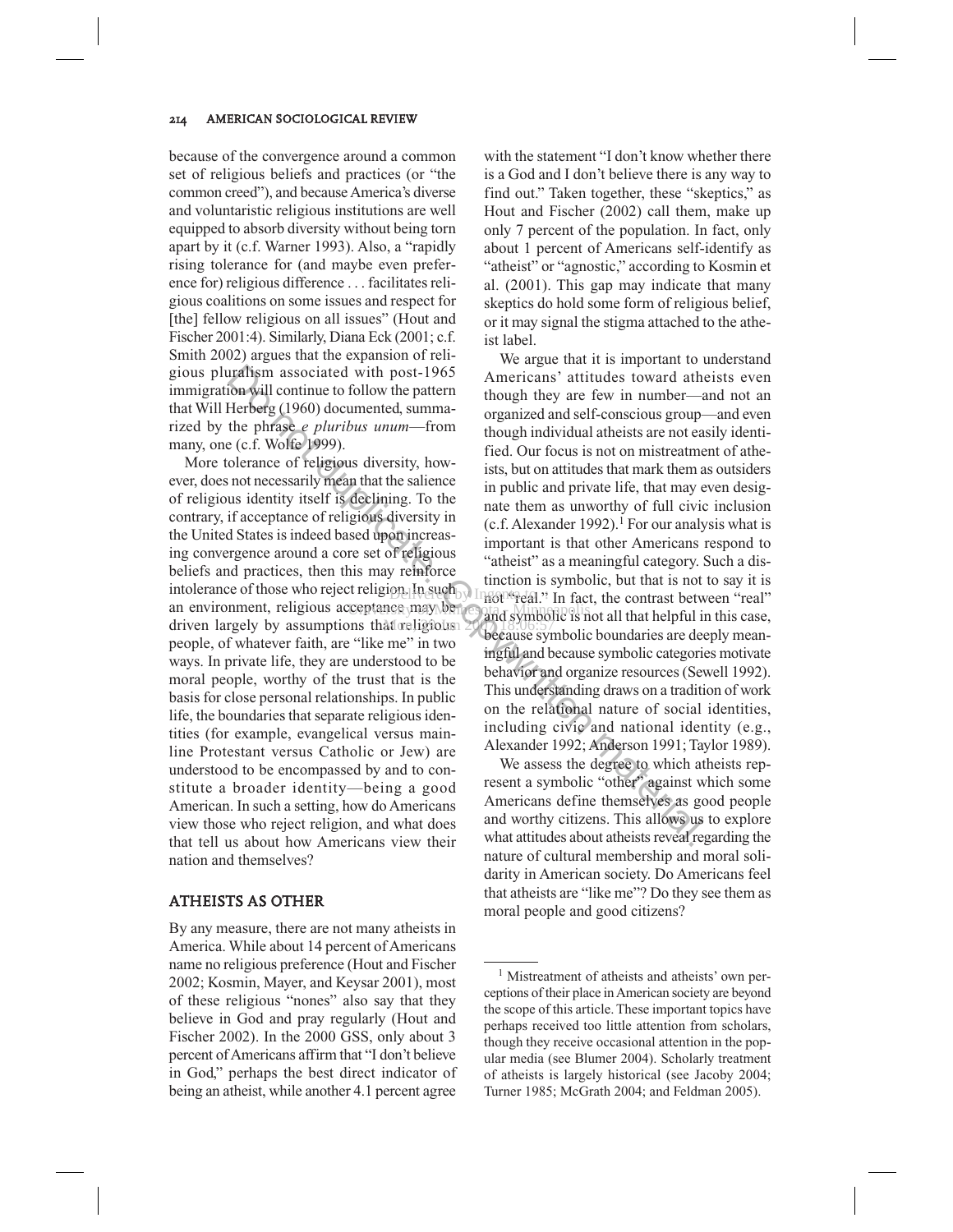To date, empirical work on how Americans view nonbelievers (and particularly atheists) has focused on issues of prejudice and political tolerance, rather than cultural membership (Stouffer 1955). In the Public Agenda report cited earlier, 54 percent of respondents said that they would be unlikely to vote for a political candidate who is "open about not believing in God." In a 1999 Gallup poll, only 49 percent of Americans say that they would be willing to vote for a presidential candidate who is an atheist compared to 59 percent willing to vote for a homosexual candidate and over 90 percent professing willingness to vote for a female, Jewish, or black candidate. Farkas et al. (2001:100) conclude that widespread political rejection of atheists and others who profess no religion provides a "glaring exception" to the general rule of increasing social tolerance over the last thirty years of the twentieth century. Citing the same Gallup data but reviewing changes from 1937 to 2000, Hout and Fischer (2001) come to a startlingly different conclusion. Because tolerance increased for all groups, they report that the overall pattern of tolerance of atheists is not an exception to the general rule.

Figure 1, drawn from the same Gallup data on willingness to vote for various presidential candidates, shows that both claims are true. Using this measure, political tolerance toward atheists has indeed moved in the same direction as has tolerance for other groups. Yet Farkas et al. (2001) are also right—the gap in willingness to vote for atheists versus other religious minorities (Catholic or Jewish) is large and persistent.

What this literature does not address adequately is why atheists continue to be the least accepted group, despite their small numbers. It is worth pointing out that the only group measured that was less accepted was homosexuals, and yet by 1999 this group was also more tolerated than were atheists. As Loftus (2001) argues, political tolerance for a minority group is distinct from and varies independently of attitudes about the morality of members of that group and from feelings toward members of



**Figure 1.** Gallup Data, Willingness to Vote for Presidential Candidates

*Source:* Report based on answers to Gallup question, "If your party nominated a generally well-qualified person for president who happened to be (INSERT HERE), would you vote for that person?" Response categories: yes, no, no opinion (data retrieved July 1, 2005 at [http://gallup.com/poll/content/print.aspx?](http://gallup.com/poll/content/print.aspx?ci=3979) [ci=3979\)](http://gallup.com/poll/content/print.aspx?ci=3979). The Gallup Organization, Princeton, NJ.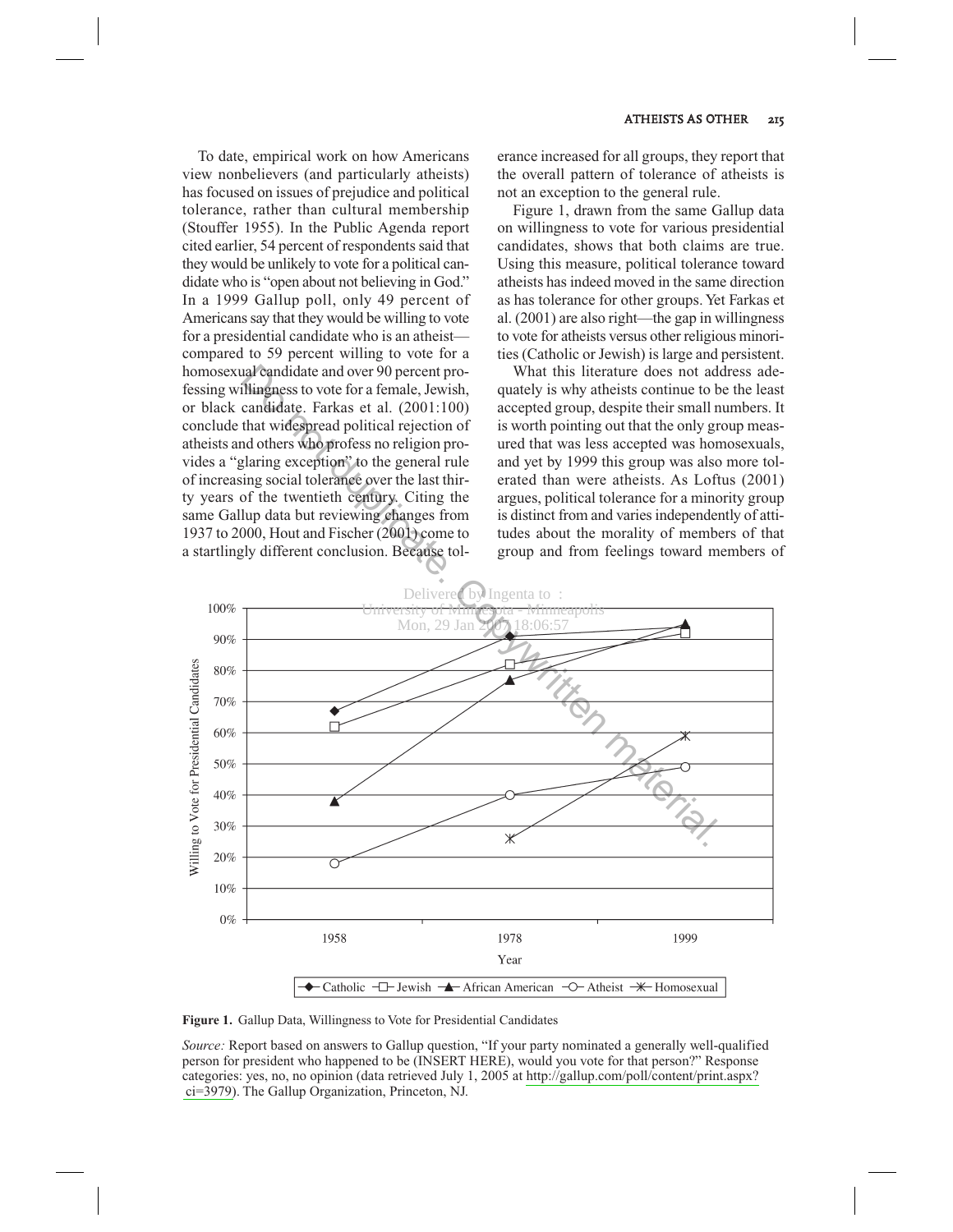the group. While understanding political tolerance is quite important, it is not clear whether that research can help us to answer the questions about boundaries and cultural membership posed at the beginning of this article.

In contrast to the political tolerance literature, we examine Americans'willingness to recognize and accept atheists in both public and private life. We asked people to say whether members of particular minority groups "Share your vision of American society," a question about public acceptance designed to shed light on the question of cultural membership that we posed earlier. We also asked about willingness to accept one's own child marrying someone from a particular religious, ethnic, or other minority group—a private matter. These questions go beyond tolerance to capture the importance and nature of symbolic boundaries and the distinctions that people use to define their own identity and worth.

We find that out of a long list of ethnic and cultural minorities, Americans are less willing to accept intermarriage with atheists than with any other group, and less likely to imagine that atheists share their vision of American societymes  $\lim_{n \to \infty} \lim_{n \to \infty} \lim_{n \to \infty} \frac{\log n}{n}$ We find that Americans' willingness to draw an 2007 18:06:57 boundary that excludes atheists is influenced by certain demographic factors that are more generally associated with levels of tolerance, but it is also influenced by religious identity and practice, by social context and exposure to diversity, and by broader value orientations. We argue that atheists provide an important limiting case to the general narrative of increasing tolerance of religious pluralism in the United States, and that this exception is a useful lens through which to understand Americans' assumptions about the appropriate role of religion in both public and private life. We find that in private life, many Americans associate religiosity with morality and trustworthiness; religion forms a basis for private solidarity and identity (c.f. Warner 1993). In public life, many Americans believe now, as in Herberg's (1960) time, that affirming a religious identity is an important way of "being American," a basis for citizenship and a source of a common American identity.

## DATA AND DESIGN

Our data come from the American Mosaic Project, a multi-year, multi-method study of

diversity and solidarity in American life with particular emphasis on race and religion (University of Minnesota, Minneapolis, principal investigators Hartmann, Gerteis, and Edgell). The research includes a nationally representative random-digit dial (RDD) telephone survey ( $N = 2081$ ) conducted during the summer of 2003. In addition, in-depth interviews and fieldwork were conducted in four U.S. cities (Los Angeles, Minneapolis-St. Paul, Atlanta, and Boston) by a team of graduate students in the summer of 2004. For this article, we also review contemporary public discourse on atheists in American society.

The core data for this article are drawn from the telephone survey we designed and fielded through the Wisconsin Survey Center. Households were randomly selected, then respondents were randomly chosen within households. The survey, on average, took slightly more than 30 minutes to complete. Additionally, African Americans and Hispanics were over-sampled to provide complete data on these populations; to facilitate this over-samnagine that y Institute fine survey could also be conducted in Spanish if the respondent preferred. Our response rate, using a calculation that includes only known households, is 36 percent.<sup>2</sup> This response rate compares well to other recent RDD samples. The Council on Market and Opinion Research (CMOR) maintains an ongoing study of response rates; this study demonstrates that in 2003, the year our survey was conducted, the mean response rate for RDD telephone surveys was 10.16 percent, although carefully conducted social science surveys, such as ours, typically have somewhat better rates (AAPOR 2004). A good point of comparison here is the 2002 American National Election Study (ANES), which included a fresh RDD sample with a response rate of 35.24 percent, using a calculation that included only known households. The comparison with the ANES is even more favorable when we consider that they Iteral membership that we posed ear-<br>
level so acked about willingness to accept<br>
child marrying someone from a par-<br>
eligious, ethnic, or other minority<br>
level elephone survey we designed a<br>
elephone survey we designed a

<sup>2</sup> This calculation includes only known households and corrects for the stratified sample to ensure the closest comparison to other RDD surveys, such as the American National Election Study (for full documentation, see [http://www.soc.umn.edu/amp/](http://www.soc.umn.edu/amp/ampindex.htm) [ampindex.htm\)](http://www.soc.umn.edu/amp/ampindex.htm).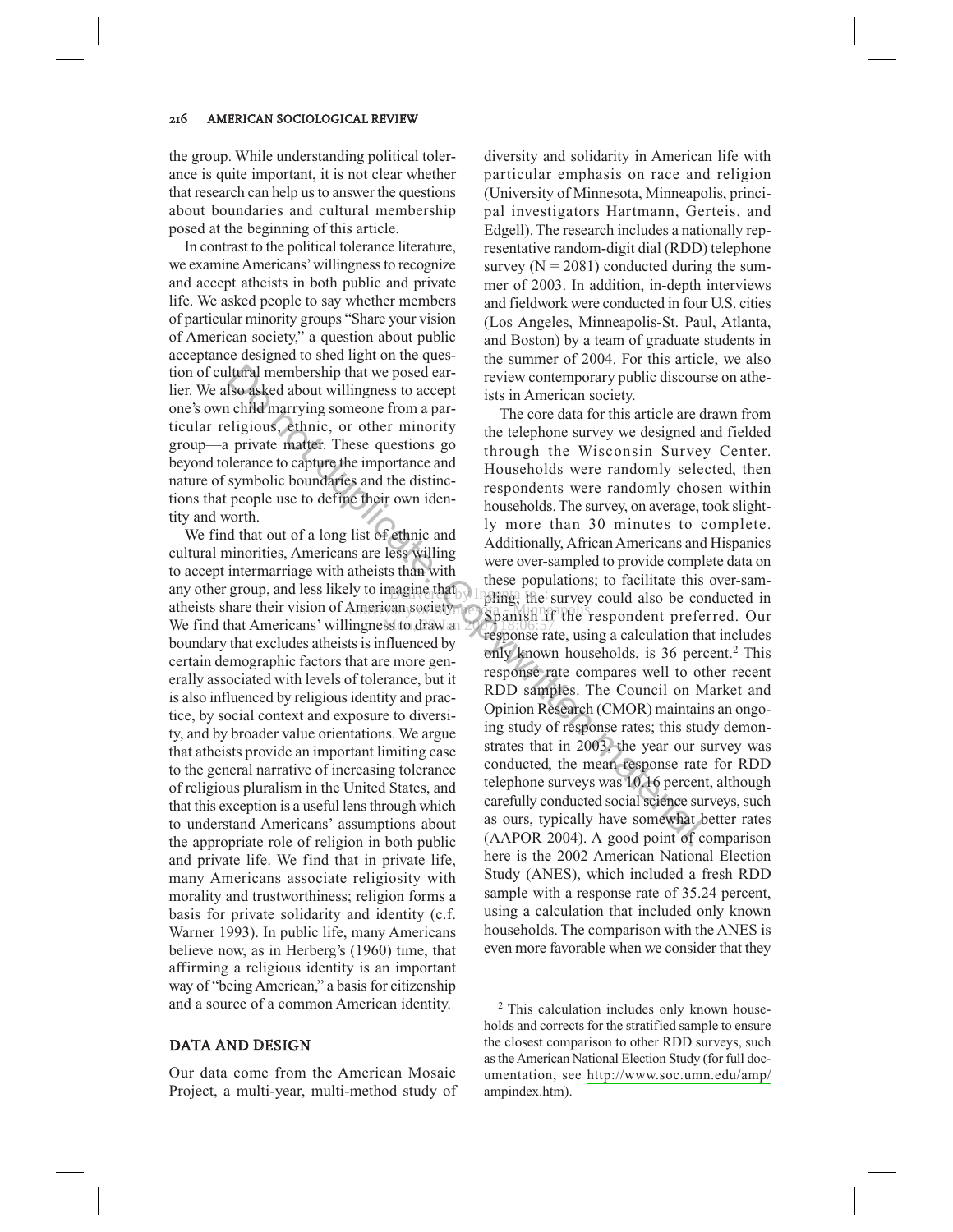compensated their respondents, while we did not.

Response rate is not the only or even the most important indicator of data quality. The more important issue is the potential for nonresponse bias. The few available systematic treatments of this issue reveal few differences between RDD surveys with higher and lower response rates on key measures when standard sampling and survey techniques are employed (Keeter et al. 2000; Pew Research Center for People and the Press 2004). To investigate nonresponse bias in our sample, we checked many of our variables against the same measures in two surveys known to be of high quality, the General Social Surveys (GSS) and the much larger Current Population Survey (CPS). Our data are quite closely aligned with both. In the few instances where our data differ notably from the GSS figures, they tend to align more closely with the CPS figures (see Table S1, Online Supplement on *ASR*Web site). Two items from our survey capture one's willingness to draw boundaries separating oneself from others in both public and private life. The first question is akin to the "thermometere' squestions resota - Minneapolis familiar to survey researchers, where respon- 2009 as ked-a dents are asked about various groups and asked to rate them on a scale of feelings, from 100 (very warm) to 0 (very cold). Rather than ask about feelings in general, the question we constructed and fielded asked about the degree to which members of particular groups share one's "vision of America"—the response categories were "almost completely agree," "mostly," "somewhat," and "not at all."<sup>3</sup> This question was asked of all respondents. While based on standard measures we designed this item to capture what Lamont and Molnár (2002:187–88) call "cultural membership." Someone who does not share your vision of American society may not value the same things bias in our sample, we checked many<br>
radios against the same measures in mat to investigate views of a wide,<br>
radios agains the same measures in mat to investigate views of a wide<br>
Social Surveys (GSS) and the much<br>
on int

about America or understand what it means to be an American citizen in the same way. A positive answer is thus an indicator of moral solidarity. In the negative answers, symbolic boundaries become visible.

The second question asked whether the respondent would approve or disapprove if his or her child wished to marry a member of each of a list of groups.<sup>4</sup> This item is a standard measure of group prejudice, with reluctance to accept intermarriage typically interpreted as an indicator of underlying intolerance. It was part of a series of questions given in a split-half format to investigate views of a wider range of groups within survey time constraints; the item on intermarriage with atheists was asked of half of our respondents. We interpret it here as a measure of personal trust and acceptance, an evaluation of who is thought to be capable of being caring and moral, able to make one's child happy, and to treat other family members well.

# DESCRIPTIVE ANALYSIS—ATTITUDES TOWARD ATHEISTS IN PUBLIC AND Dest ques-by In**gRIVATE LIFE**

ota - Minneapolis<br>We asked about a number of racial, ethnic, and religious groups on both questions. Regarding public boundaries we also asked about two additional groups that have been central to recent, controversial public debates—immigrants and homosexuals. Table 1 shows the responses to these questions, in rank order from the least accepted group to the most accepted. For both of our measures, atheists are at the very top of the list of problematic groups. Americans are less accepting of atheists than of any of the other groups we asked about, and by a wide margin.

The next-closest category on both measures is Muslims. We expected Muslims to be a lightning-rod group, and they clearly were. This makes the response to atheists all the more striking. For many, Muslims represent a large and mostly external threat, dramatized by the loss of

<sup>3</sup> Wording was as follows: "Now I want to read you a list of different groups of people who live in this country. For each one, please tell me how much you think people in this group agree with YOUR vision of American society—almost completely, mostly, somewhat, or not at all?" Note that these groups were posed separately and the order was randomized, so that theoretically each group could have received equally high or low levels of acceptance.

<sup>4</sup> Wording was as follows: "People can feel differently about their children marrying people from various backgrounds. Suppose your son or daughter wanted to marry [a person in given category]. Would you approve of this choice, disapprove of it, or wouldn't it make any difference at all one way or the other?"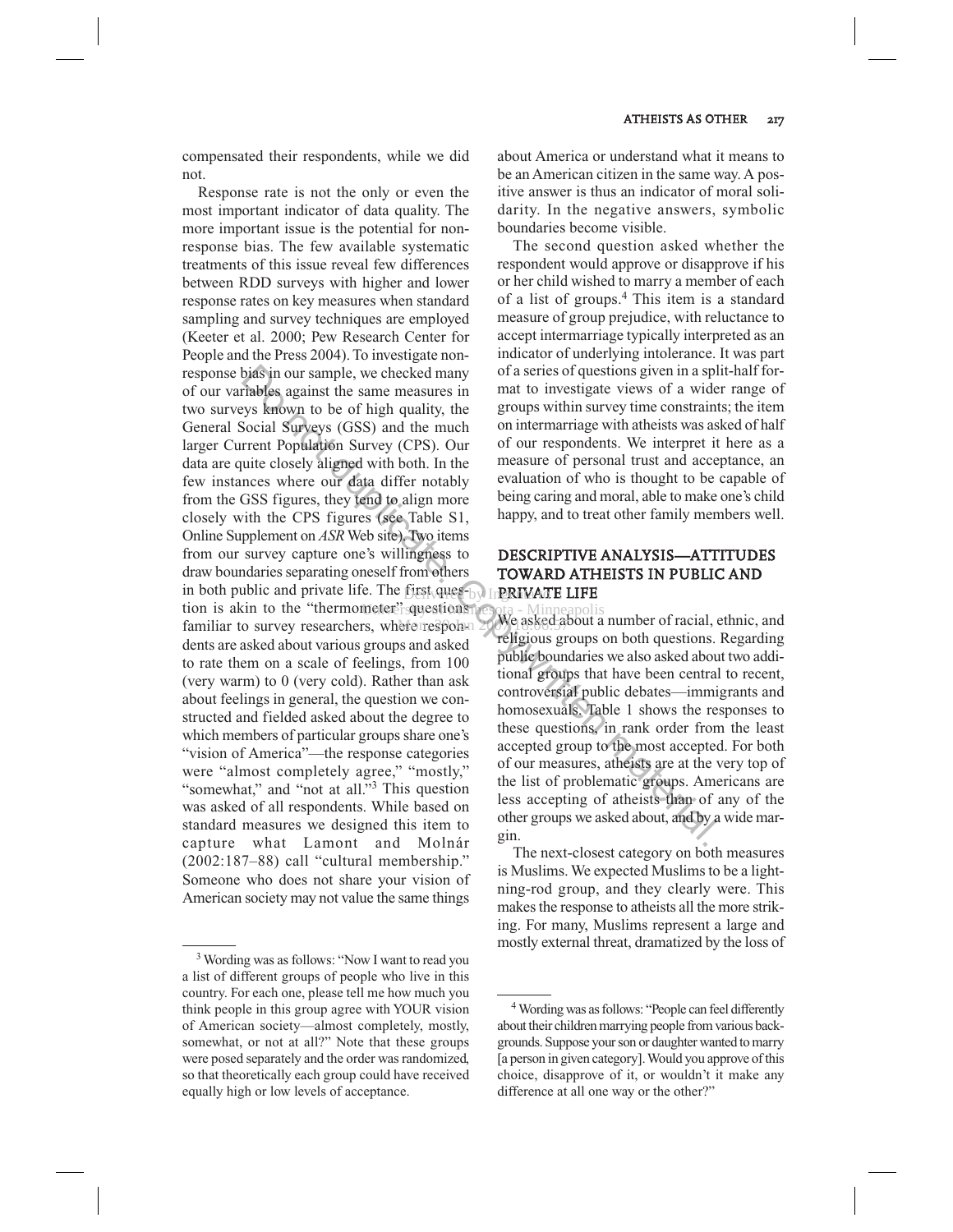#### 218 AMERICAN SOCIOLOGICAL REVIEW

|  |  |  | Table 1. Public and Private Acceptance, Ranked Groups |  |  |
|--|--|--|-------------------------------------------------------|--|--|
|--|--|--|-------------------------------------------------------|--|--|

| Responses                                                             | $\%$                                                 |
|-----------------------------------------------------------------------|------------------------------------------------------|
| This Group Does Not At All Agree with My Vision of American Society   |                                                      |
| Atheist                                                               | 39.6                                                 |
| Muslim                                                                | 26.3                                                 |
| Homosexual                                                            | 22.6                                                 |
| Conservative Christian                                                | 13.5                                                 |
| Recent Immigrant                                                      | 12.5                                                 |
| Hispanic                                                              | 7.6                                                  |
| Jew                                                                   | 7.4                                                  |
| Asian American                                                        | 7.0                                                  |
| African American                                                      | 4.6                                                  |
| White American                                                        | 2.2                                                  |
| I Would Disapprove if My Child Wanted to Marry a Member of This Group |                                                      |
| Atheist                                                               | 47.6                                                 |
| Muslim                                                                | 33.5                                                 |
| African American                                                      | 27.2                                                 |
| Asian American                                                        | 18.5                                                 |
| Hispanic                                                              | 18.5                                                 |
| dur .<br>Jew                                                          | 11.8<br>6.9                                          |
| Conservative Christian<br>White                                       | 2.3                                                  |
|                                                                       |                                                      |
| Source: American Mosaic Project Survey, 2003.                         |                                                      |
|                                                                       |                                                      |
| life in the World Trade Center attacks and the                        |                                                      |
|                                                                       | those with a college degree are somewhat more        |
| war in Iraq. By contrast, atheists are a small and                    | accepting of atheists than are nonwhite              |
| largely silent internal minority. When the "some-                     | Americans, females, or those with less formal        |
| what" and "not at all" responses are combined                         | education. Party affiliation matters, especially     |
| for the public acceptance measure, atheists (78.6)                    | on our intermarriage item. Those in the South        |
| percent) and Muslims (77.6 percent) appear                            | and Midwest are also less accepting of atheists      |
| nearly equally problematic—the vast majority                          | in both public and private life than are those in    |
| of Americans reject both groups.                                      | the East or West (results not shown). Across all     |
| Tables 2a and 2b show the factors correlated                          | of these categories, however, rates of non-          |
| with rejection of atheists. One's own religious                       | acceptance of atheists range from about one in       |
| identity and involvement shape attitudes toward                       | three $(34$ percent) to three in five $(60$ percent) |
| atheists. Church attenders, conservative                              | Are attitudes toward atheists meaningfully           |
|                                                                       |                                                      |
| Protestants, and those reporting high religious                       | patterned vis-à-vis other out-groups? Using our      |
| saliency are less likely to approve of intermar-                      | public acceptance measure—the degree to              |
| riage with an atheist and more likely to say that                     | which respondents said that members of a social      |

Tables 2a and 2b show the factors correlated with rejection of atheists. One's own religious identity and involvement shape attitudes toward atheists. Church attenders, conservative Protestants, and those reporting high religious saliency are less likely to approve of intermarriage with an atheist and more likely to say that atheists do not share their vision of American society. It should surprise no one that the lowest level of rejection of atheists comes from the nonreligious, measured here as those who do not go to church, do not claim a religious identity, and report that religion is "not at all" salient to them. A notable proportion of even this group, however, does not accept atheists. About 17 percent of the nonreligious say that atheists do not at all share their vision of America, while about one in ten indicate that they would not approve of their child marrying an atheist.

Attitudes toward atheists also are related to social location. White Americans, males, and

> Are attitudes toward atheists meaningfully patterned vis-à-vis other out-groups? Using our public acceptance measure—the degree to which respondents said that members of a social group are in agreement with their own "vision of American society"—we calculated the correlations between responses about atheists and other social groups.

> Table 3 reports these correlations, showing only those that are above .3 and are statistically significant. Across all of the groups we examined, negative attitudes toward atheists are correlated with negative views of homosexuals and, for most, Muslims; none of these correlations is large. We believe this indicates that the boundary being drawn vis-à-vis atheists is symbolic, a way of defining cultural membership in American life, and not the result of a simple,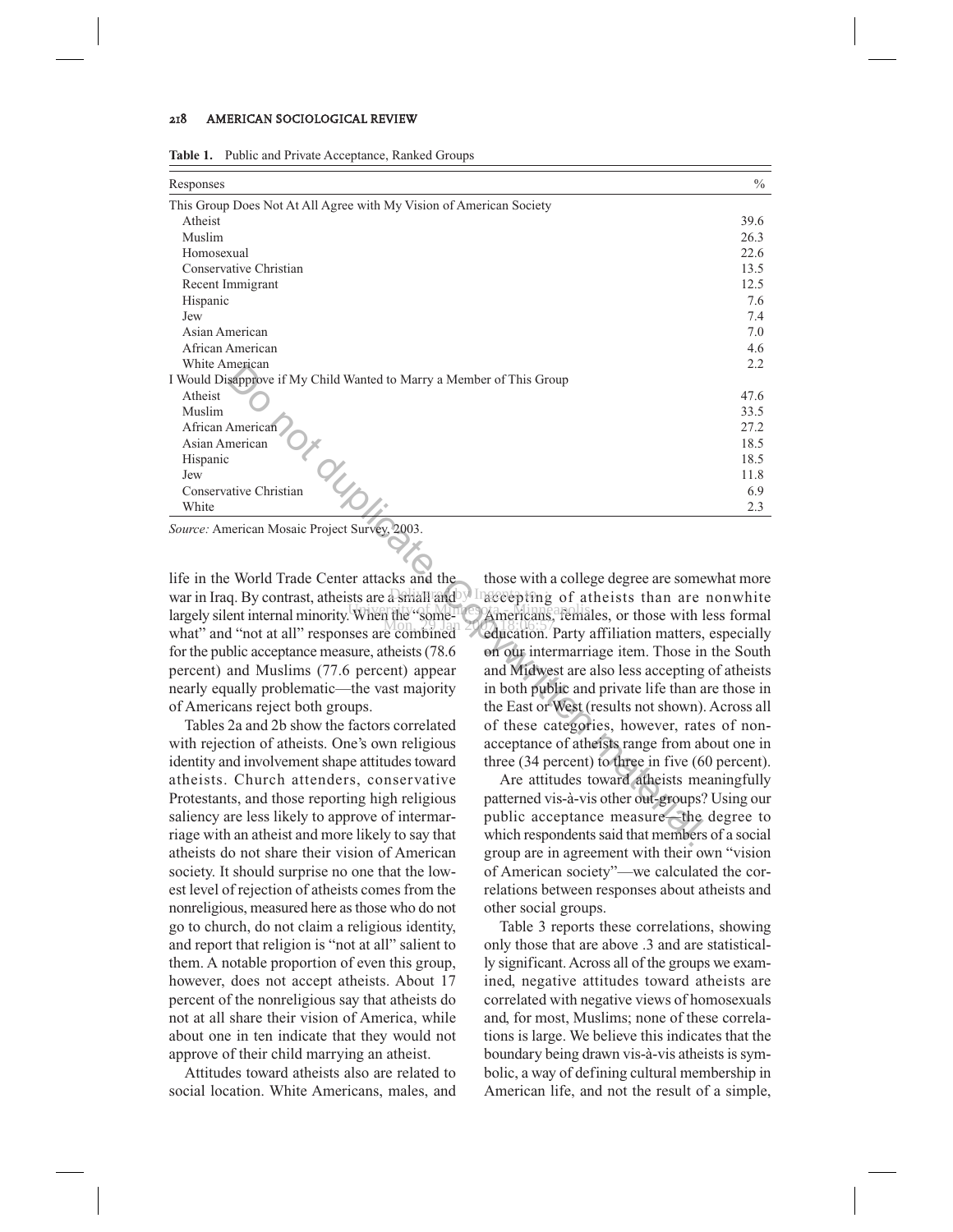|                                                                                                                                                                                                                                                                              | Non-Church       | Church      | Non-                  | Conservative      | Non-                     |                            | Low                                         | High         |
|------------------------------------------------------------------------------------------------------------------------------------------------------------------------------------------------------------------------------------------------------------------------------|------------------|-------------|-----------------------|-------------------|--------------------------|----------------------------|---------------------------------------------|--------------|
|                                                                                                                                                                                                                                                                              | Attenders        | Attenders,  | Conservative          | Protestants,      | religious, $\frac{9}{6}$ | Religious,                 | Religious                                   | Religious    |
| Question                                                                                                                                                                                                                                                                     | $\delta_{\rm Q}$ | $\%$        | Protestants, %        | $\%$              |                          | $\frac{5}{6}$              | Saliency, %                                 | Saliency, %  |
| Agree with Vision of America?                                                                                                                                                                                                                                                |                  |             |                       |                   |                          |                            |                                             |              |
| Almost complete agree                                                                                                                                                                                                                                                        | 12.7             | 4.4         | $8.8\,$               | 3.8               | 18.6                     | 6.0                        | 11.4                                        | 4.4          |
| Mostly agree                                                                                                                                                                                                                                                                 | 16.8             | 12.6        | 16.1                  | $10.0$            | 19.2                     | 13.9                       | 19.3                                        | 10.3         |
| Somewhat agree                                                                                                                                                                                                                                                               | 45.7             | 35.3        | 43.0                  | 27.9              | 45.3                     | 37.6                       | 48.2                                        | 32.1         |
| Not at all agree                                                                                                                                                                                                                                                             | œ.<br>24.        | 47.7        | 32.1                  | 58.3              | 16.9                     | 42.5                       | 21.1                                        | 53.2         |
| Approve of Intermarriage?                                                                                                                                                                                                                                                    |                  |             |                       |                   |                          |                            |                                             |              |
| Approve                                                                                                                                                                                                                                                                      | 18.6             | 9.2         | 15.1                  | 6.6               | $30.8$<br>58.7           | 10.8                       | 19.1                                        | 7.5          |
| No difference                                                                                                                                                                                                                                                                | 58.8             | 29.6        | Univer<br>46.7        | 22.9              |                          | 37.0                       | 59.9                                        | 24.1         |
| Disapprove                                                                                                                                                                                                                                                                   | 22.6             | 61.1        | 38.1                  | 20.5              | 10.6                     | 52.1                       | 21.0                                        | 68.4         |
| Source: American Mosaic Project Survey, 2003.                                                                                                                                                                                                                                |                  |             | itv<br>on,            |                   |                          |                            |                                             |              |
|                                                                                                                                                                                                                                                                              |                  |             |                       |                   |                          |                            |                                             |              |
| <i>Note:</i> All relationships are $p \le 0.001$ level. Church Attender = attending church monthly or mode Nobel glous = all those who are not church attenders, report low religious saliention and claim no religious saliention a<br>cy, and claim no religious identity. |                  |             |                       |                   |                          |                            |                                             |              |
|                                                                                                                                                                                                                                                                              |                  |             | Jan                   | b                 |                          |                            |                                             |              |
| Table 2b. Public and Private Acceptance of Atheists by Social Location                                                                                                                                                                                                       |                  |             |                       |                   |                          |                            |                                             |              |
|                                                                                                                                                                                                                                                                              | Nonwhites,       | Whites,     | emale,<br>Male,       | Less than         |                          | College Degree             | Republicans,                                | Democrats,   |
| Question                                                                                                                                                                                                                                                                     | $\delta_{\rm O}$ | $\%$ $^{a}$ | $\%$                  | College Degree, % |                          | or More, $\%^{\mathrm{c}}$ | $\%$                                        | $\%^d$       |
| Agree with Vision of America?                                                                                                                                                                                                                                                |                  |             |                       |                   |                          |                            |                                             |              |
| Almost complete agree                                                                                                                                                                                                                                                        | 8.6              | 7.0         | eapolis<br>6.8<br>8.5 | 6.9               |                          | 8.4                        | 5.0                                         | 6.7          |
| Mostly agree                                                                                                                                                                                                                                                                 | 12.0             | 14.8        | 11.7                  | 10.9              |                          |                            | $\begin{array}{c} 11.2 \\ 31.1 \end{array}$ |              |
| Somewhat agree                                                                                                                                                                                                                                                               | 36.2             | 39.7        | 36.3<br>45.2<br>39.5  | $30.4$<br>51.4    |                          | $16.1$<br>41.3             |                                             | 12.8<br>32.6 |
| Not at all agree                                                                                                                                                                                                                                                             | ્ર<br>$43$       | 38.5        | 37.8                  |                   |                          | 34.2                       | 42.5                                        | 36.4         |
| Approve of Intermarriage?                                                                                                                                                                                                                                                    |                  |             |                       |                   |                          |                            |                                             |              |
| Approve                                                                                                                                                                                                                                                                      | 14.2             | 12.1        | 11.7                  | 14.3              |                          | 10.2                       | 11.9                                        | 10.2         |
| No difference                                                                                                                                                                                                                                                                | $35.4$<br>$50.4$ | 41.3        | 9.5<br>35.2<br>43.8   | 36.7              |                          | 43.1                       | 26.5                                        | 39.9         |
| Disapprove                                                                                                                                                                                                                                                                   |                  | 46.6        | 54.9<br>42.5          | 50.1              |                          | 45.8                       | 60.9                                        | 48.2         |
| Source: American Mosaic Project Survey, 2003.                                                                                                                                                                                                                                |                  |             |                       |                   |                          |                            |                                             |              |

 $a_p \leq .01$  for Worldview question;  $p \leq .05$  level for intermarriage question.  $p \leq 0.01$  for Worldview question; *p* ≤ .05 level for intermarriage question.

 $\emph{c}$  p  $\leq$  .001 for Worldview question; not significant for intermarriage question.  $b_p \leq .05$  for Worldview question;  $p \leq .001$  level for intermarriage question. *p* ≤ .001 level for intermarriage question.  $b_p \leq .05$  for Worldview question;

 *p* ≤ .001 for Worldview question; not significant for intermarriage question. <sup>d</sup> Not significant for worldview question;  $p \leq .001$  level for intermarriage question. Not significant for worldview question; *p* ≤ .001 level for intermarriage question.

ATHEISTS AS OTHER 219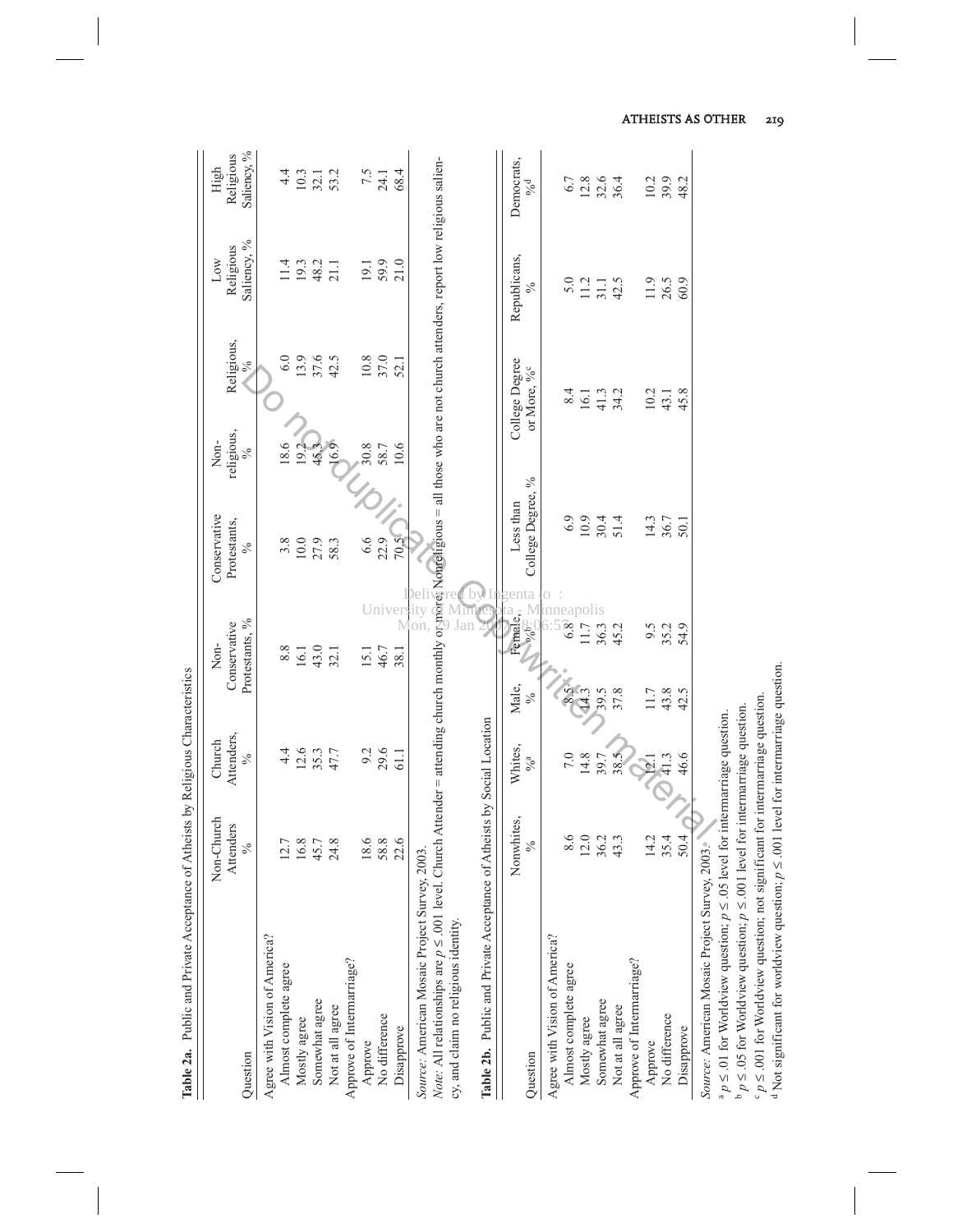#### 220—–AMERICAN SOCIOLOGICAL REVIEW

|                         | Homosexuals | <b>Muslims</b> | Jews      | African Americans | Asian Americans |
|-------------------------|-------------|----------------|-----------|-------------------|-----------------|
| All Americans           | $.472***$   | $.341***$      |           |                   |                 |
| Women                   | $.402***$   | $.302***$      |           |                   |                 |
| Men                     | $.570***$   | $.385***$      | $.322***$ |                   | $.307***$       |
| <b>Church Attenders</b> | $.463***$   | $.402***$      |           |                   |                 |
| Non-Church Attenders    | $.432***$   |                |           |                   |                 |
| High Religious Saliency | $.453***$   | $.360***$      |           |                   |                 |
| Low Religious Saliency  | $.447***$   | $.306***$      |           | $.328***$         |                 |
| Whites                  | $.474***$   | $.350***$      |           |                   |                 |
| African Americans       | $.351***$   |                |           |                   |                 |
| Hispanics               | $.455***$   | $.344***$      |           | $.332***$         |                 |

**Table 3.** Correlations between Attitudes Towards the Worldview of Atheists and the Worldview of Other Groups, by Gender, Religiosity, and Race

*Source:* American Mosaic Project Survey, 2003.

*Note:* Correlations are included if they are >.3 and statistically significant.

 $* p < .05; ** p < .01; *** p < .001$  (Kendall  $\tau \beta$  test).

irrational unwillingness to tolerate small outgroups.

Again, it is important to note that by calling this rejection "symbolic" we do not mean that it is "not serious" or "not real." Cultural mem-<br>it is "not serious" or "not real." Cultural membership is so passionately contested because symbolic categories are so dearly held. The parallel with homosexuality is instructive. For example, many Americans believe that homosexuals pose a threat to the family and to marriage, a threat that has increased with the same-sex marriage movement. This is a symbolic threat—gay and lesbian activists are not lobbying to abolish heterosexual marriage, and no existing heterosexual marriage would be legally invalidated were the same-sex couple next door to wed. Nonetheless, it is experienced by many as a real threat because to them the cultural *meaning* of marriage would change if same-sex marriage were permitted (c.f. Hull 2006). This is true whether one knows any actual same-sex couples or not, and regardless of the behavior and morality of actual same-sex couples. Mon, 29 Jan 2007 18:06:57

# MULTIVARIATE ANALYSIS— MODELING PUBLIC AND PRIVATE **ACCEPTANCE**

To explore the effects of different kinds of factors on people's willingness to draw a strong boundary around atheists, we perform logistic

regression analyses on both of our measures. We use binary logistic regression instead of ordered logistic regression because we believe that this better captures the conceptual distinction we want to make, allowing us to identify those who  $U_{\text{d}}$  direction of  $U_{\text{d}}$  and  $U_{\text{d}}$  make, anowing us to definite boundary (not at all agree/does not approve).<sup>5</sup> We include a table with standardized beta coefficients to examine the relative size of the effects of different independent variables on attitudes toward atheists. In these analyses we use weighted data to adjust for our strategy of over-sampling African Americans and Hispanics. We impute values for missing cases to the sample mean on all independent variables except for income, for which we use an imputation method (hot-deck) accounting for gender, employment status, age, and education. In the discussion, we also draw on indepth interview data from our fieldwork to help us interpret respondents' attitudes toward atheists.  $350***$ <br>
aricans<br>  $350***$ <br>
aries  $350***$ <br>
aries  $350***$ <br>
aries  $350***$ <br>
aries  $350***$ <br>
aries are included if they are 3 and statistically significant.<br>  $* p < 01; ** p < 00$  (Kendal i Thest).<br>
unwillingness to tolerate small out-<br>
un

> We include four blocks of variables in our models: demographics, personal religiosity,

<sup>5</sup> Supplemental analyses using ordered logit models show similar results; coefficients in these models display generally the same directions and patterns of significance (see Table S2, Online Supplement on *ASR* Web site: [http://www2.asanet.org/journals/asr/](http://www2.asanet.org/journals/asr/2006/toc050.htm) [2006/toc050.htm](http://www2.asanet.org/journals/asr/2006/toc050.htm)).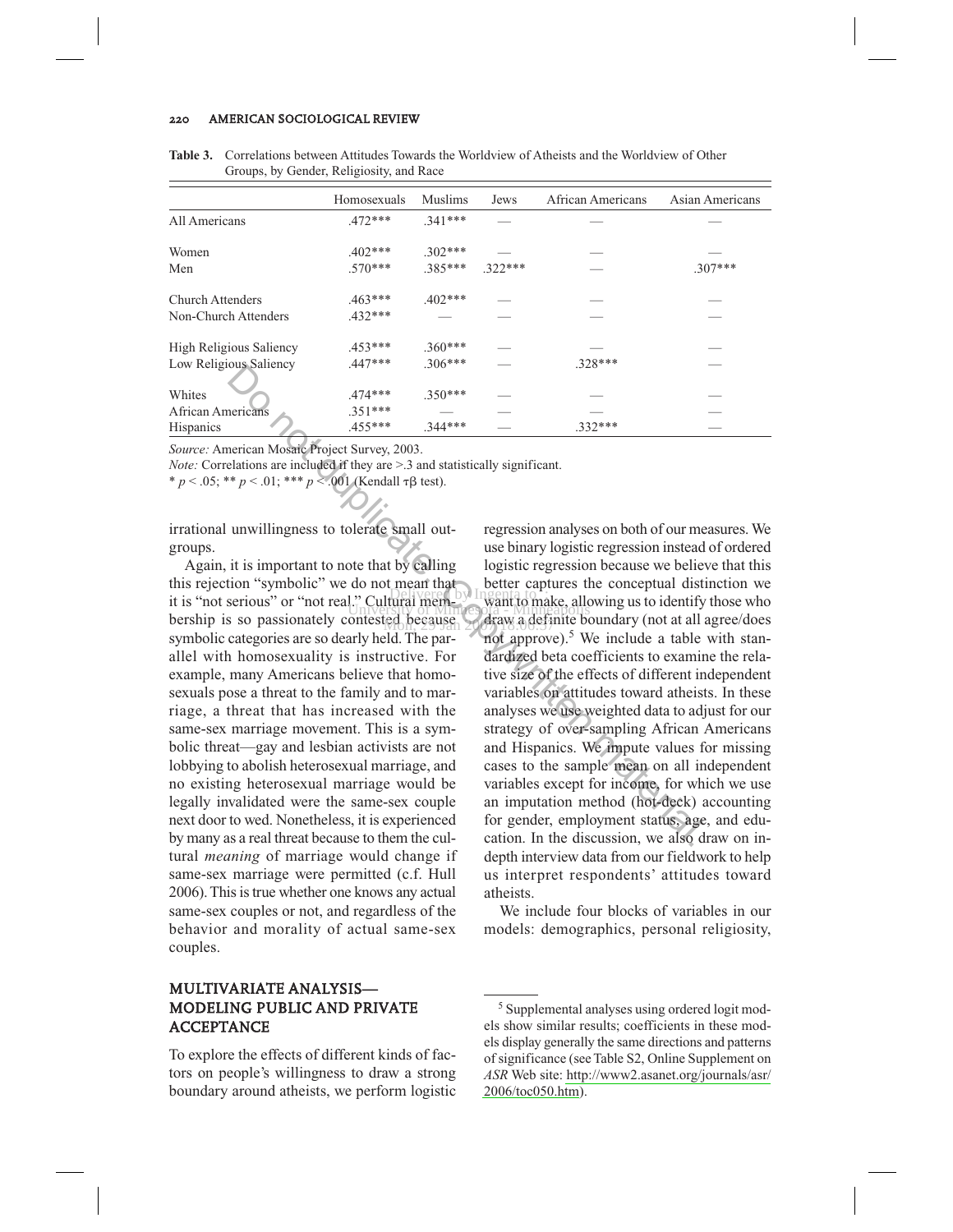social context, and political and social values (Table 4). We argue that attitudes toward atheists serve as an index for how one thinks about the importance of personal morality in both private and public life. If so, then social context should affect attitudes toward atheists by shap-

ing one's experience with religion as a basis for association and civic life. Political and social values should also matter if attitudes toward atheists are embedded within larger worldviews that differently privilege the role of religiously based morality in American life.

**Table 4.** Description of Independent Variables

| Variable                         | Description                                                                                                                  | N    | Mean or $\%$ | <b>SD</b> |
|----------------------------------|------------------------------------------------------------------------------------------------------------------------------|------|--------------|-----------|
| Age                              | Age in years $(18 \text{ to } 93)$                                                                                           | 2061 | 44.436       | 16.536    |
| Female                           | Female index variable ( $1 =$ female, $0 =$<br>male)                                                                         | 2081 | 51.6%        |           |
| $n_{O_f}$<br>Education           | Level completed $(1 =$ some HS or less to 6<br>$=$ post-graduate)                                                            | 2081 | 3.797        | 1.538     |
| Father's Education               | Level completed $(1 =$ some HS or less to 6<br>$=$ post-graduate)                                                            | 1948 | 2.821        | 1.765     |
| Income                           | Family income 2003 (1 = $$\$10,000$ to 8 =<br>> \$100,000                                                                    | 1883 | 5.438        | 1.878     |
| African American                 | African American index variable $(1 =$<br>African American, $0 =$ other race)                                                | 2081 | 12.0%        |           |
| Religious Involvement            | Religious involvement scale (0 to 13, least<br>to most involved).                                                            | 1597 | 6.42         | 3.850     |
| <b>Conservative Protestant</b>   | Denomination (attend/prefer,t1 +cconserva-<br>UntiverProtestant) in resota - Minneapolis                                     | 2035 | 27.3%        |           |
| Catholic                         | Denomination (attend prefer 81 06 Catholic)                                                                                  | 2081 | 24.9%        |           |
| <b>Biblical Literalism</b>       | $1 =$ "Bible is the literal word of God"                                                                                     | 2029 | 33.2%        |           |
| God Determines Life Course       | "The course of our lives is determined by<br>God" $(1 = SA)$                                                                 | 2036 | 44.9%        |           |
| % Voted Democratic               | % of respondent's county voting<br>Democratic, 2000 presidential election                                                    | 2068 | 49.781       | 12.523    |
| Religious Adherence Rate         | Per thousand in the county of residence                                                                                      | 2081 | 500.229      | 132.368   |
| <b>Below Poverty Line</b>        | Percent of county population below poverty<br>line, 1999                                                                     | 2081 | 11.367       | 5.057     |
| Diversity in Community           | Respondent reports diversity in community<br>$(1 = "A lot")$                                                                 | 2081 | 47.9%        |           |
| Religious Heterogeneity          | Religious heterogeneity among respondent's<br>friends                                                                        | 1967 | 0.365        | 0.325     |
| Social Conservative              | Self-identified (1 = social conservative; $0 =$<br>moderate/liberal)                                                         | 2081 | 33.0%        |           |
| Values Diversity in<br>Community | Respondent values diversity in own commu-<br>nity ( $1 = "A lot"$ )                                                          | 2081 | 64.0%        |           |
| Sympathy for                     | Scale (3 to 12, least to most sympathetic)                                                                                   | 1996 | 5.767        | 2.394     |
| <b>African Americans</b>         |                                                                                                                              |      |              |           |
| <b>Follow Same Rules</b>         | "It's fine for Americans to have different<br>lifestyles and values so long as they all<br>follow the same rules" $(1 = SA)$ | 2035 | 51.0%        |           |
| God's Law                        | "Society's standards of right and wrong<br>should be based on God's laws" $(1 = SA)$                                         | 2040 | 40.4%        |           |
| Government Guarantees Equal      | Government should guarantee equal treat-                                                                                     | 2081 | 45.9%        |           |
| <b>Treatment of Religions</b>    | ment of all religions $(1 = SA)$                                                                                             | 2081 | 45.9%        |           |

*Source:* American Mosaic Project Survey, 2003.

*Note:*  $N =$  number;  $SD =$  standard deviation;  $HS =$  high school;  $SA =$  strongly agree.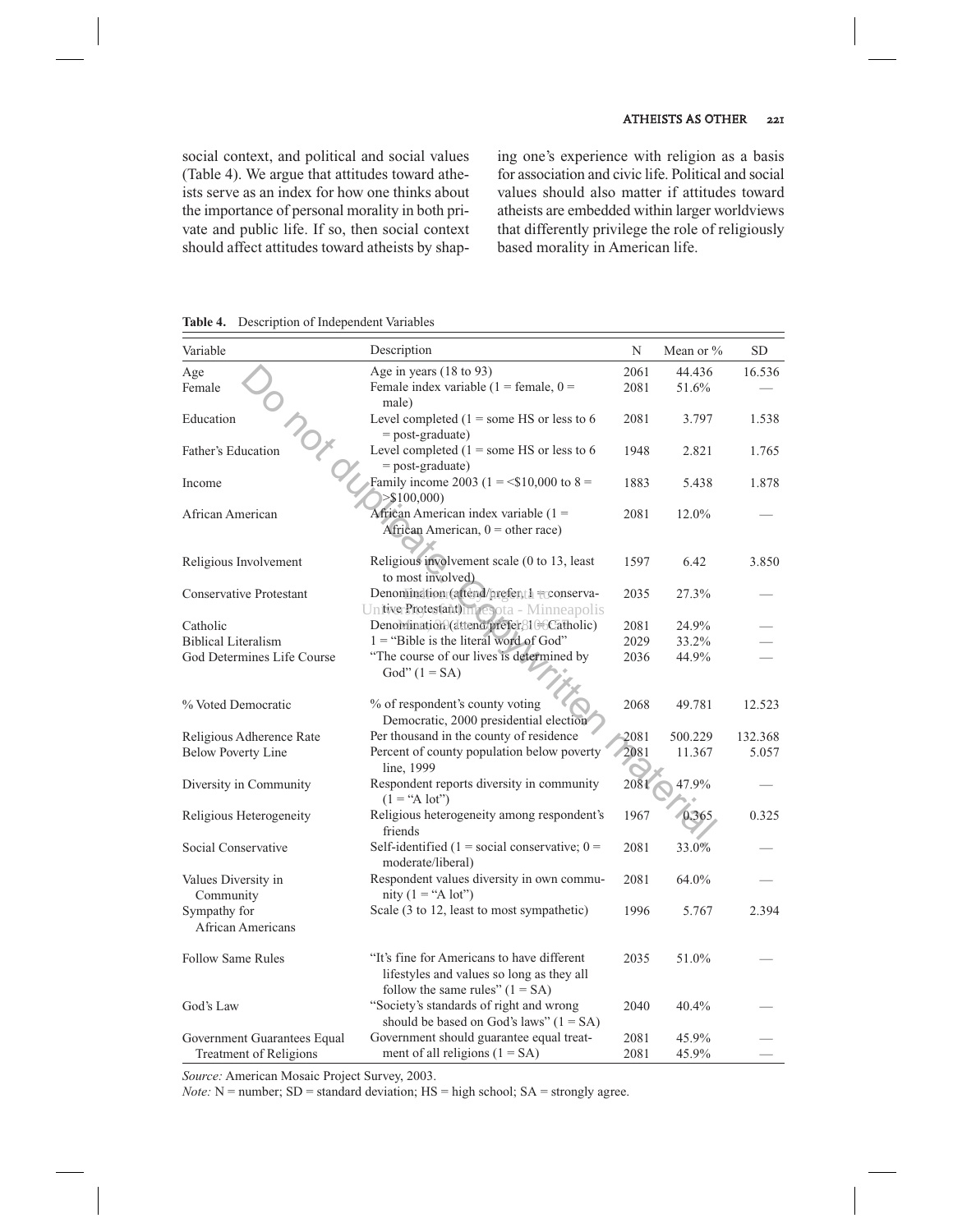#### INDEPENDENT VARIABLES

DEMOGRAPHICS. The demographic variables include age, gender, and race, as well as measures for economic capital (income) and cultural capital (education, father's education). Studies of prejudice and tolerance suggest that age, gender, and race may all relate to negative attitudes toward minority groups, including atheists (Golebiowska 1999). Economic and cultural capital may influence the drawing of moral boundaries through their shaping of class-based "habitus" (Bourdieu 1984; c.f. Lamont 1992). We treat these demographic variables as controls.

RELIGIOSITY. Religious involvement, religious identity, and religious beliefs may also shape reactions to atheists (Wilcox and Jelen 1990). We include a scale measure for religious involvement, a 14-point scale that combines church attendance, religious saliency, and participation in other religious activities (alpha = .79). This measure goes beyond the standard useby Inand Fische of church attendance to measure religious  $\text{Cpta - Minneapolis}$ involvement, which has been critiqued by some scholars as an inadequate index of involvement (Hinojosa and Park 2004). We also include variables for religious identity (conservative Protestant and Catholic), based on the REL-TRAD scheme (Steensland et al. 2000). We construct our variable "conservative Protestant" by including all those denominations that Steensland et al. (2000) identify as "evangelical." We also classify some black Protestant denominations as "conservative" Protestant. While we agree with Steensland et al. that black Protestants are a distinctive religious tradition, we also agree with Smith (1987) that some black church traditions share with the evangelical subculture important elements of history, culture, and belief. 6 We use the label "conservative Protestant" rather than "evangelical" to connote what we believe to be a broader range of religious belief and tradition among those in statinough their shaping of class-based<br>
different than one's self (c.f. All port<br>
(Bourdieu 1984; c.f. Lamont 1992).<br>
include measures for distinctive aspect<br>
these demographic variables as con-<br>
invisible measures for d

<sup>6</sup> In our initial models, we included an interaction term for black\*conservative Protestant, which proved not to be significant, and so was dropped from our final models.

this category (e.g. Assemblies of God, which is a Pentecostal denomination; see Woodberry and Smith 1998). Our items labeled "Biblical Literalism" and "God Determines Life Course" are commonly used measures of attitudes toward religious authority and religious determinism, respectively.

SOCIAL CONTEXT AND ASSOCIATIONS. Our context measures do not capture exposure to atheists per se*,* but instead allow us to examine the effect of general experience with those who are different than one's self (c.f. Allport 1954). We include measures for distinctive aspects of diversity in one's environment, including exposure to poverty and religious diversity as measured by both the rate of religious adherence in the surrounding area and the presence of religious diversity among one's own network of friends. We also explore the effects of one's self-reported perception that one "lives in a diverse community." Finally, we include a measure of county-level Democratic voters, since political and religious identities are intertwined (Hout **and Fischer 2002).**<br>ota - Minneapolis

VALUES. If feelings about atheists indicate a more general sense of who can be a good citizen, a good neighbor, and a worthy member of one's family, then we expect them to be connected to broad social and political value commitments. We include a measure of self-reported social conservatism and of the value one places upon diversity as indicators of willingness to respect different values and moral claims. Drawing from the research using atheism as an index of tolerance and prejudice generally, we expect those who express sympathy for African Americans also to be less willing to exclude atheists, and so we include a measure of this. 18:06:57

Finally, we believe that feelings about atheists may be shaped by beliefs about what draws our nation together, including beliefs about the appropriate role of religion in society. We include a measure of having a procedural view of democracy (a belief that diversity is not a problem as long as everybody follows the same rules). To capture views of religion's appropriate role in society, we include a measure of how strongly one believes in the equal treatment of religious groups under the law and a question about whether society's standards of right and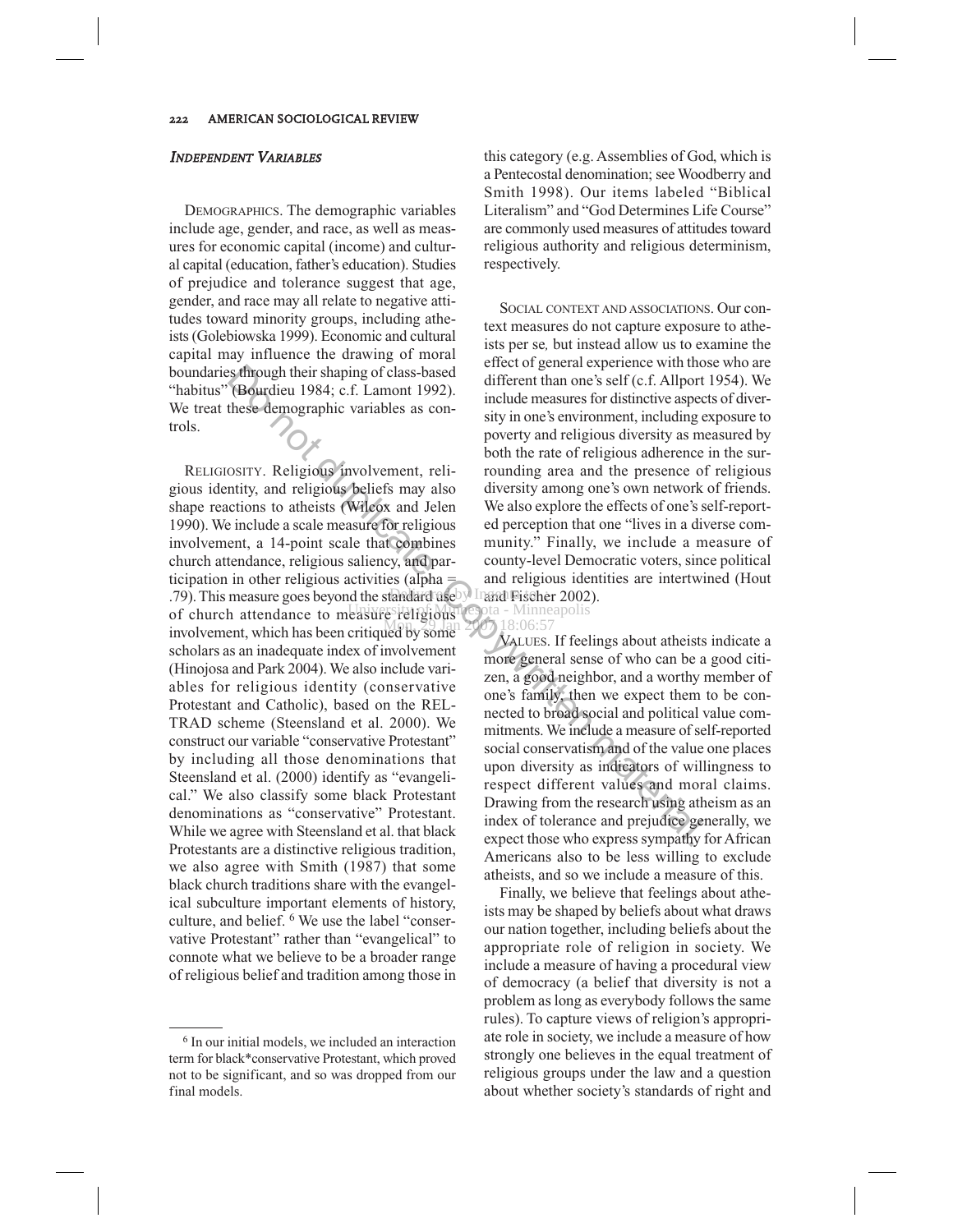wrong should be based on God's laws. These three measures, taken together, capture the degree to which one understands procedural norms or substantive morality to be foundational for the good society.

#### **MODELING PUBLIC ACCEPTANCE**

The analysis of public acceptance of atheists is provided in Table 5. We include the variables discussed earlier in successive blocks in a logistic regression model of our item on whether atheists share the respondent's vision of American society (1 = "not at all,"  $0 =$  other responses). As noted previously, we believe that this captures a strong sense of atheists as "other"; responding "not at all" means identifying atheists as not sharing in the common cultural membership of American society.

Our initial model shows that women, African Americans, and older people are more likely to reject atheists, while those with more education, and whose fathers had more education, are more accepting of them. Several of these demographic factors are no longer significant once our otherby Insuch divers blocks of variables are included, but the effects as inviews of Africa for African Americans and the more educated continue to be significant, while those with higher income emerge as less accepting of atheists. In initial models we included an interaction term to investigate whether conservative Protestants who are African American are especially likely to reject atheists; this term was not significant and was dropped from final models.

In Model 2, four of our measures of religiosity are associated with attitudes toward atheists. Religious involvement, being conservative Protestant, biblical literalism, and a belief that God determines the course of our lives all predict a lack of public acceptance of atheists. In our final model, three of these effects remain significant—religious involvement, religious determinism, and conservative Protestant, all three of which are reduced by including our cultural values items. Religious identity (conservative Protestant) and religious determinism influence attitudes toward atheists largely because they foster beliefs about the appropriate role of religion in society. When these items are included, much of the direct effect of one's own religious belief and practice disappears, which helps us to understand how religious

identity and involvement shape attitudes toward the nonreligious.

Models 3 and 4 show that our social-context measures are related to public rejection of atheists, although they work in different ways. Those living in more Democratic-leaning counties are less likely to reject atheists as not sharing their vision of America, as are those who reported more religious diversity in their own social networks. Unexpectedly, so are those who live in places with more religious adherents; this relationship is quite small, but it is stable. Those living in poorer and more diverse communities are more likely to reject atheists; this may be because in such contexts trust and acceptance are more problematic in general. In our following discussion, we draw upon in-depth interviews to explore this possibility.

Finally, our measures of social and cultural values clearly shape the public rejection of atheists, controlling for demographic variables, religious belief and involvement, and social context. Those who say that they *value* diversity in their community (as opposed to merely perceiving such diversity) and those who hold sympathetic views of African Americans are less likely to Mon, 29 Jan 20 reject atheists, which may indicate a more general unwillingness to perpetuate any form of group prejudice or rejection. Similarly, those who hold a procedural understanding of democracy (America is strong as long as we all "follow the same rules") are less likely to reject atheists, as are those who believe that the government should guarantee equal treatment of all religions. Those who have a more substantive vision of a nation based on common religious belief (society's laws should be based on God's laws) are more likely to reject atheists. the respondent's vision of American<br>
"ing in poore and more diverse co<br>
spreviously, we believe that this cap-<br>
posecause in such contexts trust and<br>
proviously, we believe that this cap-<br>
because in such contexts trust a

### MODELING PRIVATE ACCEPTANCE

We also regressed the same blocks of predictive variables on our measure of private acceptance, the respondent's approval of a child marrying an atheist. Many of the relationships mirror those found in our previous analysis of public acceptance, but a few stand out as different. A marked difference is the generally weaker power and significance of our demographic factors. In Model 5, women, older people, and blacks are more likely to disapprove of their child marrying an atheist, while those whose fathers had more education are less likely to disapprove. In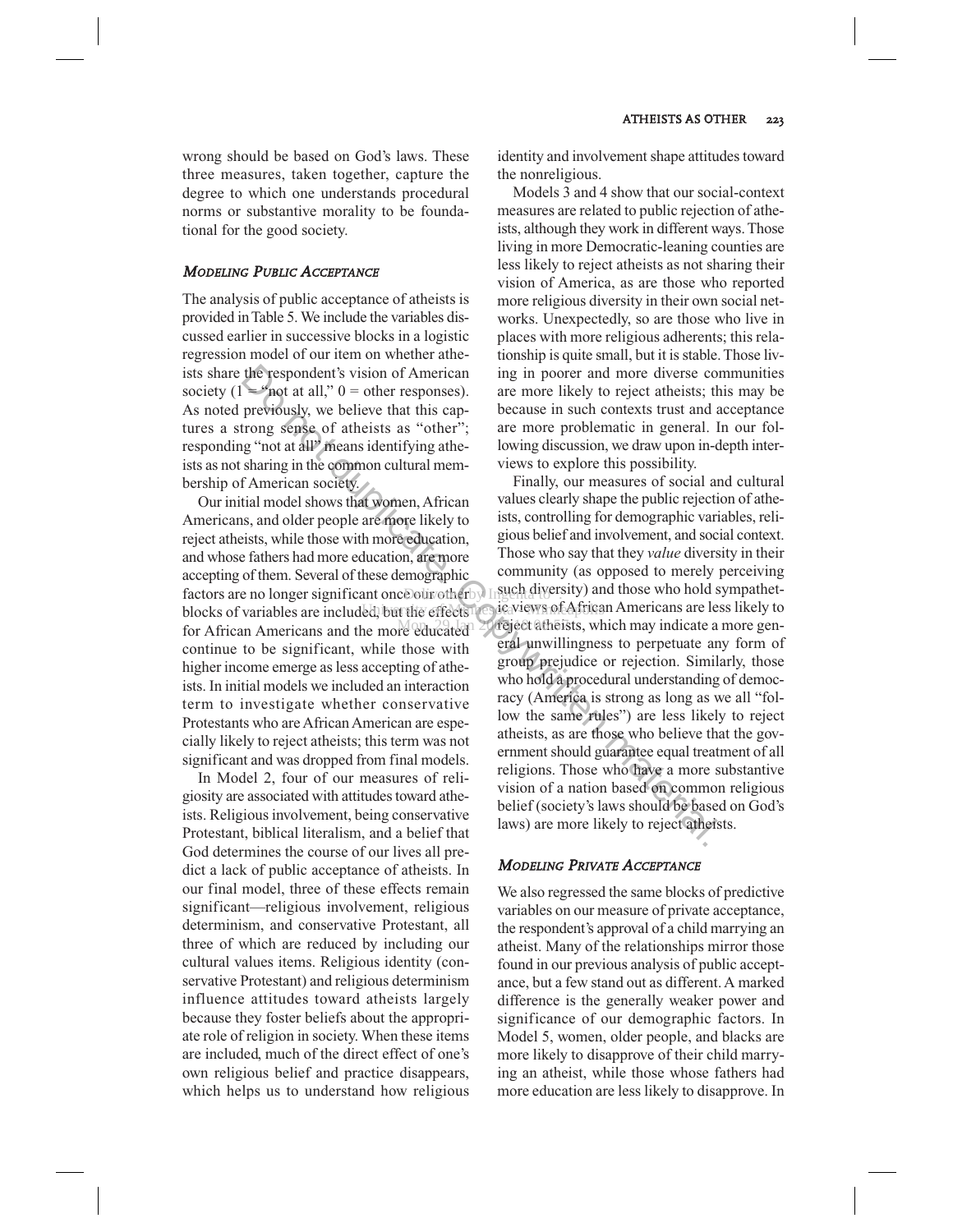|                                                                                                                                                                                                                                                                                                                                                                                                                                               | Model 1          |           | Model 2                          |                    | Model 3                                                      |                                                               | Model 4    |                                  |
|-----------------------------------------------------------------------------------------------------------------------------------------------------------------------------------------------------------------------------------------------------------------------------------------------------------------------------------------------------------------------------------------------------------------------------------------------|------------------|-----------|----------------------------------|--------------------|--------------------------------------------------------------|---------------------------------------------------------------|------------|----------------------------------|
| Independent Variables                                                                                                                                                                                                                                                                                                                                                                                                                         | $\circ$          | SE        | $\circ$                          | SE                 | $\circ$                                                      | SE                                                            | $\circ$    | SE                               |
| Demographic Controls                                                                                                                                                                                                                                                                                                                                                                                                                          |                  |           |                                  |                    |                                                              |                                                               |            |                                  |
| Age<br>Female                                                                                                                                                                                                                                                                                                                                                                                                                                 | 013              | $.003***$ | $\frac{0.01}{0.06}$              | $.004**$<br>$.109$ | $rac{13}{2}$<br>.061                                         | $.004***$                                                     | 554888     | 004                              |
| Education                                                                                                                                                                                                                                                                                                                                                                                                                                     |                  | $037***$  | $-164$                           | $.040***$          | $-160$                                                       | $041***$                                                      |            | $.043***$                        |
| Father's education                                                                                                                                                                                                                                                                                                                                                                                                                            | $-185$<br>$-078$ | $032*$    | $-0.36$                          | .035               | $-0.19$                                                      | $.036$<br>$.032**$<br>$.170$                                  |            | .038                             |
| Income                                                                                                                                                                                                                                                                                                                                                                                                                                        | .024             | 029       | .067                             | $.032*$            | .087                                                         |                                                               |            | $.034**$<br>$.185***$            |
| African American                                                                                                                                                                                                                                                                                                                                                                                                                              | .606             | 148****   | .080                             | 164                | .138                                                         |                                                               |            |                                  |
| Religious Belief and Practice                                                                                                                                                                                                                                                                                                                                                                                                                 |                  |           | University of Min<br>Mon, 29 Jan |                    |                                                              |                                                               |            |                                  |
| Religious involvement                                                                                                                                                                                                                                                                                                                                                                                                                         |                  |           | .107                             | $.017***$          |                                                              | $***860.$                                                     |            | $0.019***$                       |
| Conservative Protestant                                                                                                                                                                                                                                                                                                                                                                                                                       |                  |           | .447                             | $137***$           |                                                              | $.140**$                                                      |            |                                  |
| Catholic                                                                                                                                                                                                                                                                                                                                                                                                                                      |                  |           | .062                             | 135                |                                                              | .139                                                          |            | $.146*$<br>$.145$                |
| <b>Biblical literalism</b>                                                                                                                                                                                                                                                                                                                                                                                                                    |                  |           | 1757<br>Delivere                 | $.128***$          | 093455<br>04555                                              | $130**$                                                       |            | .138                             |
| God determines life course                                                                                                                                                                                                                                                                                                                                                                                                                    |                  |           |                                  | 119***             |                                                              | $.121***$                                                     |            | $134***$                         |
| Social Context                                                                                                                                                                                                                                                                                                                                                                                                                                |                  |           |                                  |                    |                                                              |                                                               |            |                                  |
| Percent voted Democratic                                                                                                                                                                                                                                                                                                                                                                                                                      |                  |           | by                               |                    |                                                              | $0.005***$<br>$0.000***$<br>$0.01**$<br>$0.11***$<br>$110***$ | $-0.018$   | $0.005***$                       |
| Rate of religious adherence                                                                                                                                                                                                                                                                                                                                                                                                                   |                  |           |                                  |                    |                                                              |                                                               |            | $.000*$                          |
| Below poverty line                                                                                                                                                                                                                                                                                                                                                                                                                            |                  |           | Ingenta<br>$sota -$              |                    |                                                              |                                                               | .032       | $0.011**$                        |
|                                                                                                                                                                                                                                                                                                                                                                                                                                               |                  |           |                                  |                    | $-0.01$<br>$-0.01$<br>$-0.07$<br>$-0.07$<br>$-0.7$<br>$-0.7$ |                                                               | 449        | $117***$                         |
|                                                                                                                                                                                                                                                                                                                                                                                                                                               |                  |           | Minneapolis                      |                    |                                                              |                                                               | $-587$     | $.182***$                        |
| Cultural Values                                                                                                                                                                                                                                                                                                                                                                                                                               |                  |           |                                  |                    |                                                              |                                                               |            |                                  |
|                                                                                                                                                                                                                                                                                                                                                                                                                                               |                  |           |                                  |                    |                                                              |                                                               | .157       | $.128$<br>$.120***$<br>$.027***$ |
|                                                                                                                                                                                                                                                                                                                                                                                                                                               |                  |           |                                  |                    |                                                              |                                                               | $-543$     |                                  |
|                                                                                                                                                                                                                                                                                                                                                                                                                                               |                  |           |                                  |                    |                                                              |                                                               | $-155$     |                                  |
|                                                                                                                                                                                                                                                                                                                                                                                                                                               |                  |           |                                  |                    |                                                              |                                                               | $-247$     | $.113*$                          |
|                                                                                                                                                                                                                                                                                                                                                                                                                                               |                  |           |                                  |                    |                                                              |                                                               |            | $140***$                         |
|                                                                                                                                                                                                                                                                                                                                                                                                                                               |                  |           |                                  |                    |                                                              |                                                               | $-398$     | $.007***$                        |
| Constant                                                                                                                                                                                                                                                                                                                                                                                                                                      |                  |           |                                  | $.297***$          | $-752$<br>405.546***<br>70.0                                 | 436                                                           | .491       |                                  |
|                                                                                                                                                                                                                                                                                                                                                                                                                                               |                  |           | $-2.014$<br>352.361***           |                    |                                                              | 16                                                            | 535.000*** | $\frac{478}{22}$                 |
| Cases Correctly Classified, %                                                                                                                                                                                                                                                                                                                                                                                                                 |                  |           | 68.3                             |                    |                                                              |                                                               | 71.3       |                                  |
| A<br>$\frac{1}{\sqrt{2}}$<br>$\frac{1}{\sqrt{2}}$<br>$\frac{1}{\sqrt{2}}$<br>$\frac{1}{\sqrt{2}}$<br>$\frac{1}{\sqrt{2}}$<br>$\frac{1}{\sqrt{2}}$<br>$\frac{1}{\sqrt{2}}$<br>$\frac{1}{\sqrt{2}}$<br>$\frac{1}{\sqrt{2}}$<br>$\frac{1}{\sqrt{2}}$<br>$\frac{1}{\sqrt{2}}$<br>$\frac{1}{\sqrt{2}}$<br>$\frac{1}{\sqrt{2}}$<br>$\frac{1}{\sqrt{2}}$<br>$\frac{1}{\sqrt{2}}$<br>$\frac{1}{\sqrt$<br>Source: American Mosaic Project Survey, 2003 |                  |           |                                  |                    |                                                              |                                                               |            |                                  |
| * $p < .05$ ; ** $p < .01$ ; *** $p < .001$ (two-tailed tests).<br>Note: $N = 1,844$ . $\beta =$ Beta value; $SE =$ standard                                                                                                                                                                                                                                                                                                                  |                  |           |                                  |                    |                                                              |                                                               |            |                                  |

Table 5. Logistic Regressions of Responses to "Atheists Do Not At All Share My Vision of America" **Table 5.** Logistic Regressions of Responses to "Atheists Do Not At All Share My Vision of America"

224—–AMERICAN SOCIOLOGICAL REVIEW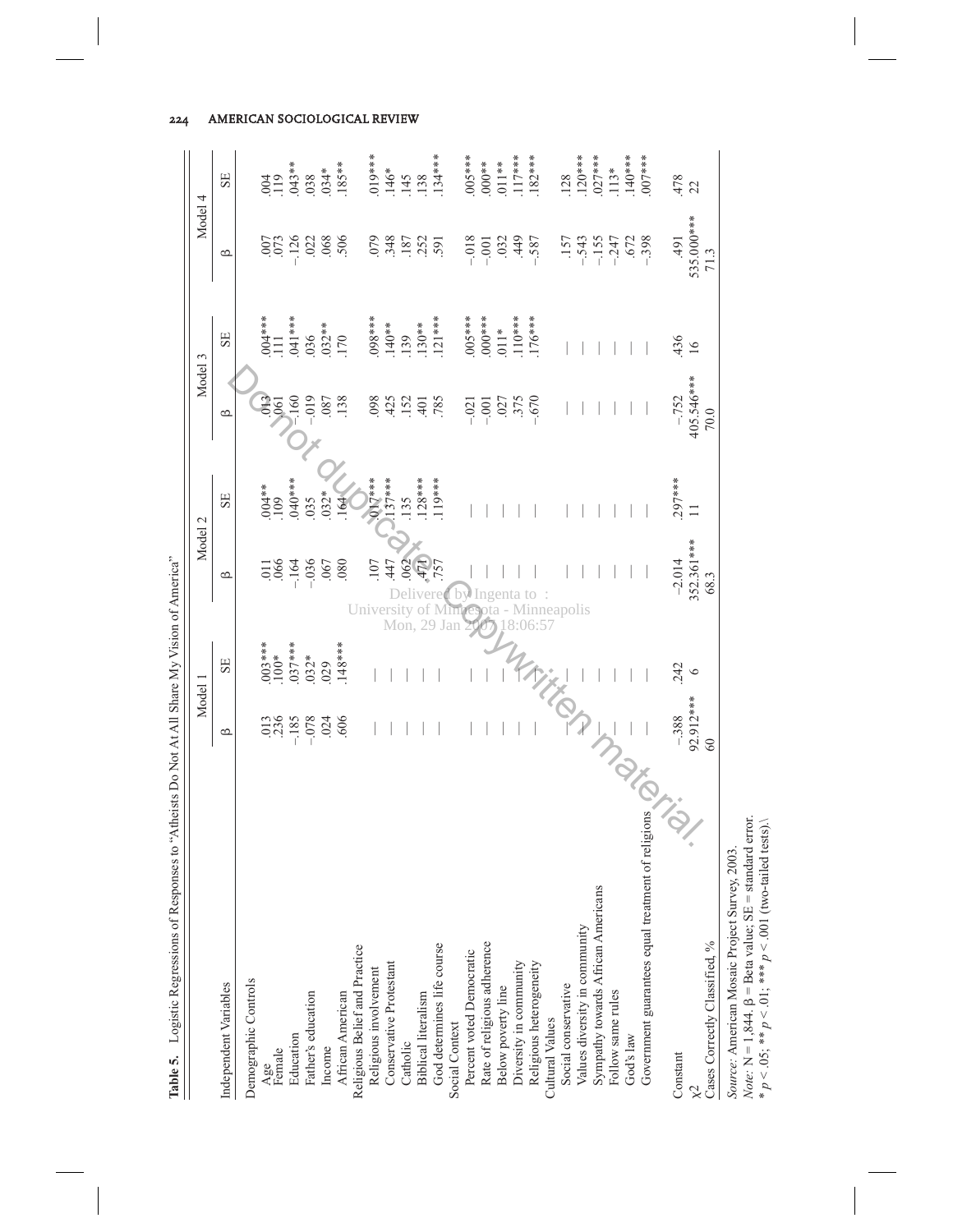Model 8, however, the only effect that remains significant is that for age, and it is quite small.

One's own religious belief and involvement affect attitudes toward intermarriage with atheists; in the final model, those who are the most religiously involved, conservative Protestants, and those who believe that the course of life is determined by God all disapprove of their child marrying an atheist. Social context also matters less for attitudes toward intermarriage, with a small effect for those living in a Democratic county and a large effect for those with religiously diverse friendship networks; both are less likely to disapprove. Cultural values also matter, with social conservatives and those who believe that society's standards of right and wrong should be based on God's laws being more likely to disapprove of having an atheist for a son- or daughter-in-law. Those who believe that the government should guarantee equal treatment for all religions, who value diversity in their community, and who believe in procedural norms of democracy (follow the same rules) are less likely to disapprove of their child marrying an atheist.

Delivered by I

## University of Minne

# SUPPLEMENTAL ANALYSES AND<sup>n, 29 Jan 2007</sup> Itsis 6wor INTERPRETATIONS

These analyses allow us to begin to identify the factors that predict the symbolic and cultural exclusion of atheists from both public and private life. To help us interpret the relative strength of these factors in shaping acceptance or rejection of atheists, we recalculated the final models for public and private rejection with standardized independent variables, which allows us to compare directly the size of the effects. Table 7 shows these results. For both models, the largest effects are denoted with footnotes.

The comparison shows that somewhat different factors drive the two types of boundaries. For our measure of public acceptance, the strongest effects are divided between one's own religious belief and involvement, living in a diverse community, and three of our cultural values variables. For intermarriage, religious involvement is by far the strongest predictor of attitudes, and cultural values also have large effects. It makes sense that one's own religious involvement would have the most effect on the measure of private acceptance. It also, though,

affects public acceptance, highlighting the importance of the social and communal aspects of religion for attitudes toward the nonreligious.

It is notable that having a conservative Protestant identity does not emerge as one of the stronger predictors of attitudes toward atheists in our final models, which include specific items that measure attitudes toward religion's role in public life. While much research has pointed to the strength of the conservative Protestant subculture, few studies have contained measures that allow one to specify the mechanisms that link individual participation in this subculture with broader views of public issues. What matters for public acceptance of atheists—and figures strongly into private acceptance, as well—are beliefs about the appropriate relationship between church and state and about religion's role in underpinning society's moral order, as measured by our item on whether society's standards of right and wrong should be based on God's laws. In understanding how other Americans view atheists, being conservative Protestant matters because of beliefs that reject the possibility of a secular basis for the good society. iverse friendship networks; both are<br>
viewe friendship networks; both are<br>
the solend conservatives and those ubis subculture with broader viewer<br>
in the solend conservatives and those who<br>
in sues. What matters for publi

Itsis worth exploring who our respondents were thinking of when they reacted to questions about atheists. Where they thinking of the 14 percent of Americans who claim no religious identity or the 7 percent who tell the General Social Survey that they either do not believe in God or are not sure? Or were they thinking of the 1 percent who explicitly describe themselves as atheist or agnostic?

Our in-depth interviews shed some light on this. These interviews did not contain any direct questions about atheists because they were designed to gather information on how respondents experience diversity in local contexts, including neighborhoods and community organizations, ecumenical groups, and cultural festivals. Discussion of atheists, however, emerged in some of the interviews in the context of answers to other questions; the richest of these discussions occurred in the Los Angeles fieldsite, and those are the discussions we draw upon here (see also Wolf-Meyer 2005).

Respondents had various interpretations of what atheists are like and what that label means. Those whom we interviewed view atheists in two different ways. Some people view atheists as problematic because they associate them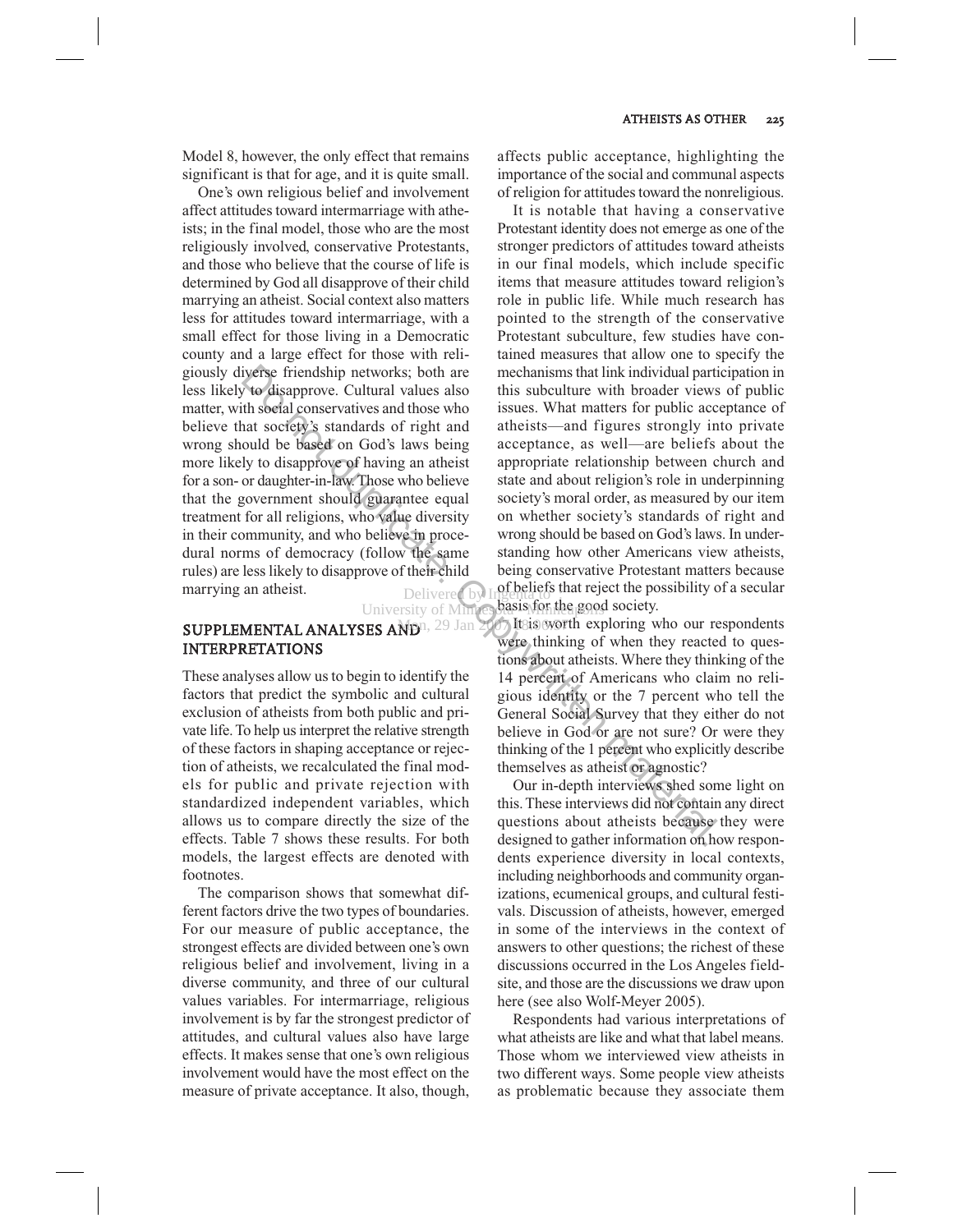|                                                                                                                                                                                            | Model 1                     |                 | Model 2                |                                | Model 3                                              |                                                                 | Model 4                                                    |                                              |
|--------------------------------------------------------------------------------------------------------------------------------------------------------------------------------------------|-----------------------------|-----------------|------------------------|--------------------------------|------------------------------------------------------|-----------------------------------------------------------------|------------------------------------------------------------|----------------------------------------------|
| Independent Variables                                                                                                                                                                      | $\circ$                     | SE              | $\circ$                | SE                             | $\circ$                                              | SE                                                              | $\circ$                                                    | SE                                           |
| Demographic Controls                                                                                                                                                                       |                             |                 |                        |                                |                                                      |                                                                 |                                                            |                                              |
| Age                                                                                                                                                                                        |                             | $004***$        |                        | $005***$                       |                                                      |                                                                 | $\overline{0}$                                             |                                              |
| Female                                                                                                                                                                                     | 016<br>369<br>375           | $.130**$<br>048 | $.015$<br>$.062$       | 153<br>056                     | CTO                                                  |                                                                 | $\overline{121}$                                           |                                              |
| Education                                                                                                                                                                                  |                             |                 | $-0.59$                |                                | $-0.49$                                              |                                                                 |                                                            |                                              |
| Father's education                                                                                                                                                                         | $-0.88$                     | $.043*$         | $-0.38$                |                                |                                                      |                                                                 |                                                            |                                              |
| Income                                                                                                                                                                                     | $.021$<br>$.973$            | 039             | $.060$<br>$.245$       | .046                           | $-0.13$<br>0.77<br>382                               | ***<br>155<br>056<br>052<br>241<br>241                          | $-012$<br>$-014$<br>$-081$                                 | $65 + 90$<br>$-160$<br>$-360$<br>$-360$      |
| African American                                                                                                                                                                           |                             | 199***          |                        | 234                            |                                                      |                                                                 | .469                                                       |                                              |
| Religious Belief and Involvement                                                                                                                                                           |                             |                 |                        |                                |                                                      |                                                                 |                                                            |                                              |
| Religious involvement                                                                                                                                                                      |                             |                 | .203<br>University of  | $.197***$<br>$.197***$<br>.184 |                                                      | $.024***$<br>$.201***$<br>$.190$<br>$.187***$<br>$.187***$      |                                                            | $.026***$<br>$.212*$<br>$.197$               |
| Conservative Protestant                                                                                                                                                                    |                             |                 | .624<br>Mon, 29        |                                | 98<br>553<br>96<br>96<br>96<br>97                    |                                                                 | $\frac{86}{4}$ $\frac{42}{3}$ $\frac{86}{3}$ $\frac{3}{6}$ |                                              |
| Catholic                                                                                                                                                                                   |                             |                 |                        |                                |                                                      |                                                                 |                                                            |                                              |
| <b>Biblical literalism</b>                                                                                                                                                                 |                             |                 | 263<br>536             | $.183***$                      |                                                      |                                                                 |                                                            | $.197$<br>$.189***$                          |
| God determines life course                                                                                                                                                                 |                             |                 | .785                   | $167***$                       |                                                      |                                                                 |                                                            |                                              |
| Social Context                                                                                                                                                                             |                             |                 | by<br>Jan              |                                |                                                      |                                                                 |                                                            |                                              |
| Percent voted Democratic                                                                                                                                                                   |                             |                 |                        |                                | $-0.16$<br>$-0.01$<br>$-0.180$<br>$-1.80$<br>$-1.80$ | $006*$<br>$0015$<br>$015$<br>$015$<br>$015$<br>$015*$<br>$015*$ | $-0.016$                                                   | $007*$<br>$0016$<br>$016$<br>$016$<br>$049*$ |
| Rate of religious adherence                                                                                                                                                                |                             |                 |                        |                                |                                                      |                                                                 |                                                            |                                              |
| Below poverty line                                                                                                                                                                         |                             |                 | Ingenta                |                                |                                                      |                                                                 |                                                            |                                              |
| Diversity in community                                                                                                                                                                     |                             |                 |                        |                                |                                                      |                                                                 |                                                            |                                              |
| Religious heterogeneity                                                                                                                                                                    |                             |                 |                        |                                |                                                      |                                                                 | $024$<br>$-088$<br>$-524$                                  |                                              |
| Cultural Values                                                                                                                                                                            | WHITE                       |                 | Minneapolis            |                                |                                                      |                                                                 |                                                            |                                              |
| Social conservative                                                                                                                                                                        |                             |                 |                        |                                |                                                      |                                                                 | $.542$<br>$-700$                                           | $.181***$<br>$.170***$<br>$.037$             |
| Values diversity in community                                                                                                                                                              |                             |                 |                        |                                |                                                      |                                                                 |                                                            |                                              |
|                                                                                                                                                                                            |                             |                 |                        |                                |                                                      |                                                                 | .004                                                       |                                              |
|                                                                                                                                                                                            |                             |                 |                        |                                |                                                      |                                                                 | $-.398$                                                    |                                              |
|                                                                                                                                                                                            |                             |                 |                        |                                |                                                      |                                                                 | $-577$                                                     |                                              |
| Government guarantees equal treatment of religions $\bigotimes_{\substack{\text{C} \text{onstant}}}^{\text{N}}$<br>$\bigotimes_{\substack{\text{2}}^{\text{C} \text{onstant}}}^{\text{N}}$ |                             |                 |                        |                                |                                                      |                                                                 |                                                            | $.160**$<br>$.190***$<br>$.160***$           |
| Constant                                                                                                                                                                                   | $-735$<br>62.394***<br>59.8 | $.338*$         | $-3.016$<br>336.152*** | $.444***$                      | $-2.056$<br>355.240***                               | ****005.                                                        | $-1.400$<br>425.768***<br>76.7                             | $.677*$                                      |
|                                                                                                                                                                                            |                             | $\circ$         |                        | $\Box$                         |                                                      | 16                                                              |                                                            |                                              |
| Cases Correctly Classified, %                                                                                                                                                              |                             |                 | 73.3                   |                                | 74.2                                                 |                                                                 |                                                            |                                              |
| Note: $N = 1,076$ . $\beta =$ Beta value; SE = standard error.<br>Source: American Mosaic Project Survey, 2003.                                                                            |                             |                 |                        |                                |                                                      |                                                                 |                                                            |                                              |
| * $p < .05$ , ** $p < .01$ ; *** $p < .001$ (two-tailed tests).                                                                                                                            |                             |                 |                        |                                |                                                      |                                                                 |                                                            |                                              |

Table 6. Logistic Regressions of Disapproval of One's Child Marrying an Atheist **Table 6.** Logistic Regressions of Disapproval of One's Child Marrying an Atheist

226—–AMERICAN SOCIOLOGICAL REVIEW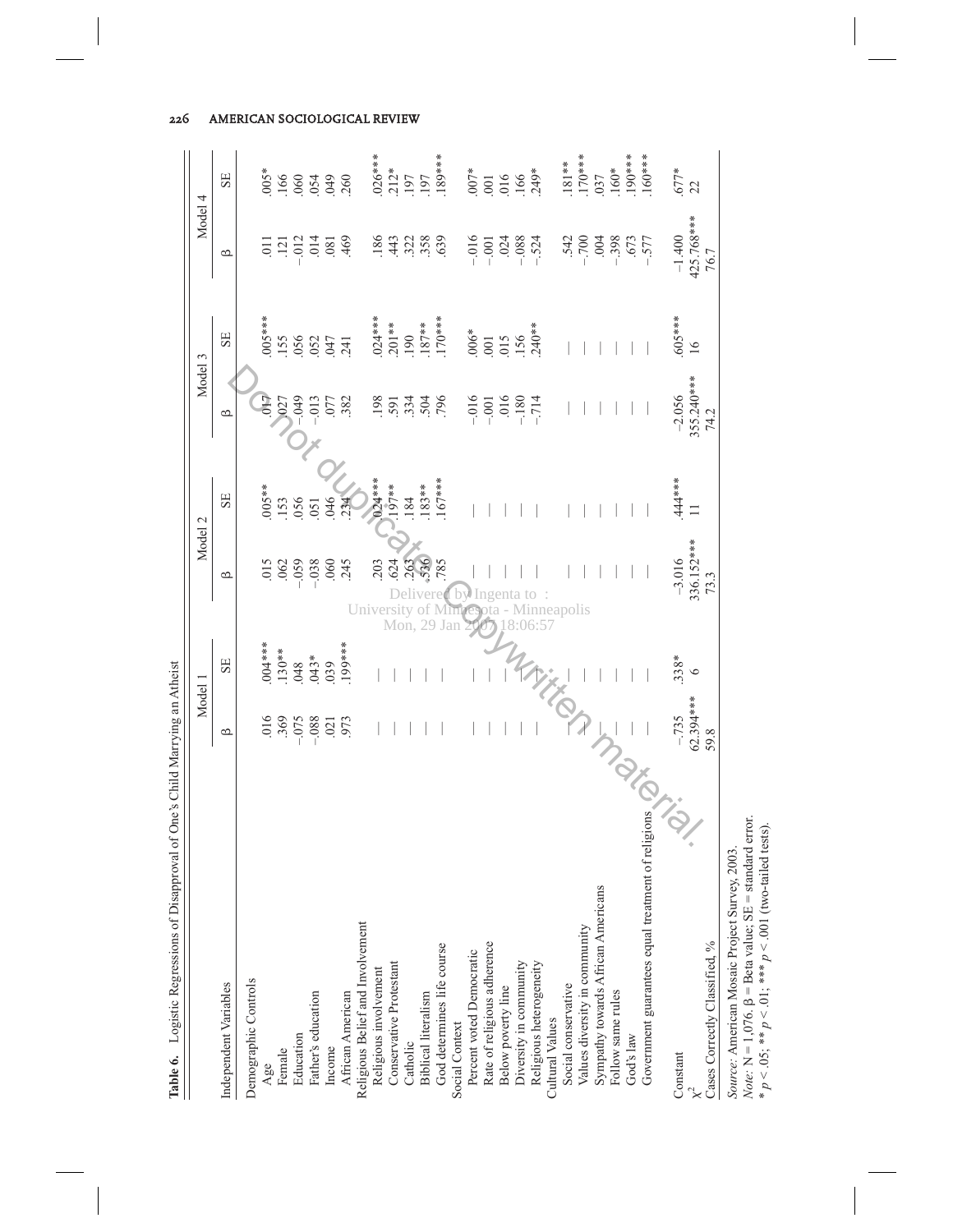|                                                                                           | Worldview                                     |           |            | Intermarriage |
|-------------------------------------------------------------------------------------------|-----------------------------------------------|-----------|------------|---------------|
| <b>Independent Variables</b>                                                              | β                                             | <b>SE</b> | β          | <b>SE</b>     |
| Demographic Controls                                                                      |                                               |           |            |               |
| Age                                                                                       | .113                                          | .061      | .185       | $.088*$       |
| Female                                                                                    | .037                                          | .059      | .061       | .083          |
| Education                                                                                 | $-.194$                                       | $.067**$  | $-.018$    | .093          |
| Father's education                                                                        | .038                                          | .065      | .023       | .092          |
| Income                                                                                    | .129                                          | $.064*$   | .153       | .092          |
| African American                                                                          | .164                                          | $.060**$  | .152       | .084          |
| Religious Belief and Involvement                                                          |                                               |           |            |               |
| Religious involvement                                                                     | .299a                                         | $.072***$ | .704a      | $.100***$     |
| <b>Conservative Protestant</b>                                                            | .153                                          | $.065**$  | .196       | $.094*$       |
| Catholic                                                                                  | .081                                          | .062      | .139       | .085          |
| Biblical literalism                                                                       | .117                                          | .064      | .167       | .092          |
| God determines life course                                                                | .291a                                         | $.066***$ | .315a      | $.093***$     |
| <b>Social Context</b>                                                                     |                                               |           |            |               |
| Percent voted Democratic                                                                  | $-.225$                                       | .059***   | $-.205$    | .084          |
| Rate of religious adherence<br>IDIicate                                                   | $-.178$                                       | $.057**$  | $-.111$    | .080          |
| Below poverty live                                                                        | .159                                          | $.057**$  | .121       | .081          |
| Is diversity in community                                                                 | .224 a                                        | $.058***$ | $-.044$    | .083          |
| Religious heterogeneity                                                                   | $-.186$                                       | $.057***$ | $-.166$    | $.079*$       |
| <b>Cultural Values</b>                                                                    |                                               |           |            |               |
| Social conservative                                                                       | .074                                          | .060      | .255a      | $.085**$      |
| Values diversity in community                                                             | $-.262a$                                      | $.058***$ | $-.337a$   | $.082***$     |
| Sympathy towards African Americans Delivered by Ingent36ta:                               |                                               | $.062***$ | .009       | .087          |
| University of Minnesota - Minneapolo56*<br>Follow same rules                              |                                               |           | $-.198$    | $.080*$       |
| Mon, 29 Jan<br>God's law                                                                  | 8327a57                                       | $.068***$ | .327a      | $.093***$     |
| Government guarantees equal treatment of religions                                        | $-198$                                        | $.057***$ | $-.287a$   | $.080***$     |
|                                                                                           |                                               |           |            |               |
| Constant                                                                                  | 540                                           | $.057***$ | $-.094$    | .079          |
| Number                                                                                    |                                               |           |            | 1,076         |
| $x^2$                                                                                     | 535.079***                                    |           | 425.768*** | 22            |
| Cases Correctly Classified, %                                                             | 71.3                                          |           |            | 76.7          |
| Note: β = Beta weight; SE = standard error. Source: American Mosaic Project Survey, 2003. |                                               |           |            |               |
| <sup>a</sup> The largest effects seen for both models.                                    |                                               |           |            |               |
| * $p < .05$ ; ** $p < .01$ ; *** $p < .001$ (two-tailed tests).                           |                                               |           |            |               |
|                                                                                           |                                               |           |            |               |
|                                                                                           |                                               |           | 19terig    |               |
|                                                                                           |                                               |           |            |               |
| with illegality, such as drug use and prostitu-                                           | transcendent is necessary to move beyond "the |           |            |               |

**Table 7.** Standardized Logistic Regression Coefficients of Final Model of Worldview and Intermarriage Regressions

with illegality, such as drug use and prostitution—that is, with immoral people who threaten respectable community from the lower end of the status hierarchy. Others saw atheists as rampant materialists and cultural elitists that threaten common values from above—the ostentatiously wealthy who make a lifestyle out of consumption or the cultural elites who think they know better than everyone else. Both of these themes rest on a view of atheists as selfinterested individualists who are not concerned with the common good.

One woman, KW, a Republican in her mid-60s, told our interviewer that belief in something transcendent is necessary to move beyond "the me," the narrowly self-interested consumerism that she sees as rampant. This interview excerpt shows how she linked together the ideas of consumerism, arrogance, atheism, and American identity:

It's that same arrogance again. I'm an American, I can do anything I want, and to heck with the rest of the world. [Interviewer: Do you see religion fitting into it very well?] These people aren't very religious, you'll notice that. There's a real, "I'm an atheist" attitude among people with major money. You don't see this nice balance ... I'll say it again, some religious belief, I don't care who or what you worship, just something to give you that stability.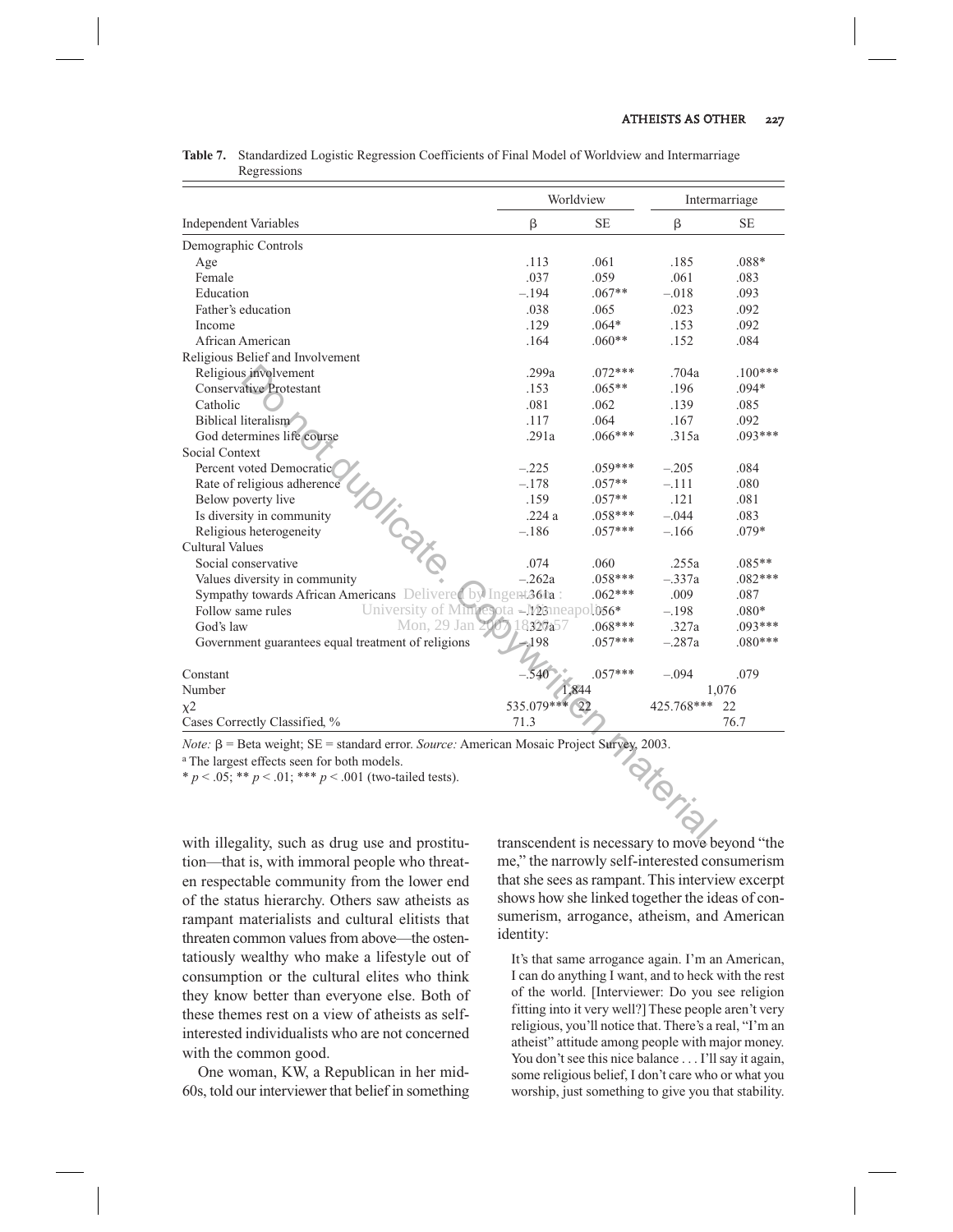If you're going all through life, "I'm an atheist, I don't believe in anything except the almighty dollar," this is definitely a destructive attitude and the rest of the world sees it.

Other respondents were also very specific to make the link between atheism and those who had no larger concept of the common good. One man, DD, a Democrat who is also a pastor involved in social justice outreach, told our interviewer,

You know, anybody can effect change but it has, most non-faith-based organizations do it much more from the perspective of what's in it for me, and it's more [a] possible takeover situation, "I'm gonna force you to do whatever I want to do" ... [I]t's a healthy faith-based tradition that I always recognize as being fixed in community, and working together, and looking out for the well-being of the other person just as much as myself.

Another respondent, an interior designer very involved in his neighborhood association, brought up the issue in a portion of the interview not focused explicitly on religion or the lack thereof. Our interviewer asked this man, one of the few Republicans in his community group, if he was concerned that the visibility of the  $\frac{Brynms}{\sqrt{Brynes}}$ , around Christian Right might dismay those who otherm  $2002$  and thus wise would identify with Republican values. He responded,

Only by perception because you know, being a Republican, it doesn't bother me in the least. Yeah, because I would say ... the prisons aren't filled with conservative Republican Christians. The prisons are probably filled with people who don't have any kind of a spiritual or religious core. So I don't have to worry about ..., a conservative Christian, you know, committing a crime against me, chances are.

In these interviews, the atheist emerges as a culturally powerful "other" in part because the category is multivalent (Turner 1974), loaded with multiple meanings. For all these respondents, atheists represent a general lack of morality, but for some, this lack was associated with criminality and its dangers to safety and public order, while for others the absence of morality was that of people whose resources or positions place them above the common standards of mainstream American life. To put it somewhat differently, atheists can be symbolically placed at either end of the American status hierarchy. What holds these seemingly contradictory views together is that the problem of the atheist was perceived to be a problem of self-interest, an excessive individualism that undermines trust and the public good. In this, our respondents draw the same link between religion and the taming of self-interest that Tocqueville wrote about over a century ago (Tocqueville [1992] 2000, see especially volume 2, parts I and II). It is important to note that our respondents did not refer to particular atheists whom they had encountered. Rather they used the atheist as a symbolic figure to represent their fears about those trends in American life—increasing criminality, rampant self-interest, an unaccountable elite—that they believe undermine trust and a common sense of purpose.

In recent public discourse, atheists take on a similar symbolic role. We found that the figure of the atheist is invoked rhetorically to discuss the links—or tensions—among religion, morality, civic responsibility, and patriotism. In particular, the association of the atheist with a kind of unaccountable elitism has surfaced in recent public debates. The civically engaged atheists' awareness of the negative stereotypes of atheists has led to the coining of a new term,  $\frac{1}{\text{B}}$  is the state of the collinear of the state of the  $\frac{1}{\text{B}}$  ingents," around which to identify and organize and thus, according to one prominent Bright, to challenge the association between atheism, immorality, and lack of civic commitment. One of those advocates has gone so far as to claim the following:7 Do the state of what's in it for me,<br>
indity, rampart self-interest, an una<br>
interestation of the state thy believe undermine<br>
core you to do whatever situation, "The elited-that they believe undermine<br>
cealthy faith-base

Many of the nation's clergy members are closet brights, I suspect. We are, in fact, the moral backbone of the nation: brights take their civic duties seriously precisely because they don't trust God to save humanity from its follies (Dennett 2003).

In a review of the book *The Twilight of Atheism,* Charlotte Allen (2004) not only associates atheism with totalitarianism but also sees this notion of the "Brights" as particularly troubling because of the intersection of science with big money and the ability to influence public policy. She worries if atheism, "may yet be experiencing a new dawn: a terrifying new alliance with money and power, of a kind even Marx could not have foreseen" (Allen

<sup>7</sup> Intellectual and philosophical treatments of atheism often start with the assertion that morality is possible without belief in God, knowing that this is something that is often called into question (Martin 2002; see also Dawkins 2003).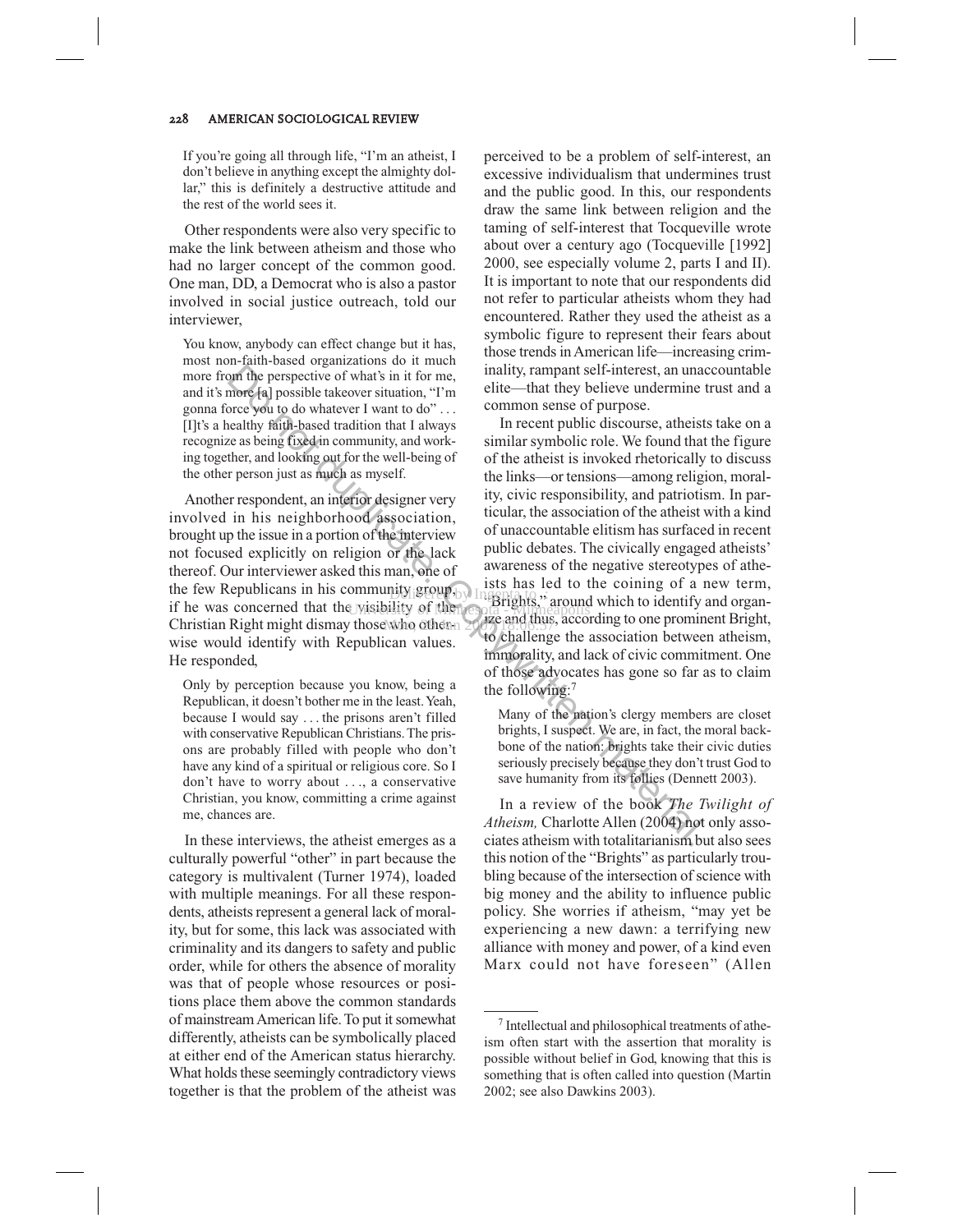2004:51ff). Moreover, it is not only political conservatives who are uncomfortable with atheists. Commentators like Alan Wolfe—himself a professed nonbeliever—have claimed that atheism's close cousin secularism is a position almost exclusively held by a small, white, professional elite and that the Democratic Party must distance itself from secularists if they want to have any hope of regaining leadership of a country that is deeply religious, and if they want to be authentically responsive to the moral concerns that drive the majority of American voters (see Wolfe 2004, 2005).

Nonbelief has come to be not only a lively subject for cultural commentary but also a matter of political rhetoric and debate. In the wake of the terrorist attacks of 9/11, former Attorney General John Ashcroft gave a speech to the National Religious Broadcaster's Annual Convention on February 19, 2002, in Nashville. Peter Beinart (2002) reported on it in *The New Republic.* In that speech, Ashcroft says the following:

Civilized individuals, Christians, Jews, and Muslims, all understand that the source of freedom and human dignity is the Creator. Governments may guard freedom. Governments don't grant freedom. All people are called to the defense of the Grantor of freedom, and the framework of freedom He created.

Ostensibly intended to unify the nation, Ashcroft's comments caused controversy because of their apparent disavowal of nonbelieving Americans. It was an approach many critics held to be endemic for an administration that had come to power in no small part on the basis of its moral claims and emphasis on faithbased policy initiatives. The centrality of valuestalk in the 2004 campaign did nothing to lessen such concerns, to such an extent that in the year following his reelection the president found it necessary to reach out to nonbelievers even at the risk of offending his core constituents. On April 28, 2005, for example, President Bush put it like this: "The great thing about America. . . is that you should be allowed to worship any way you want. And if you choose not to worship, you're equally as patriotic as somebody who does worship."<sup>8</sup> This comment makes no sense

unless the patriotism of the nonbeliever has effectively been called into question, revealing the tension between the belief that religion provides the basis for morality in American life and the belief in pluralism and freedom of conscience.

No matter how we read the President's remarks, the contrast between those who celebrate "the Brights" and those, like Ashcroft, who emphasize the centrality of faith is stark, and sheds light on why atheism becomes, in the American context, something that is understood and discussed as more than simply a private choice. Williams (1995) has distinguished two competing cultural models of the public good in American society. One is a *covenant* model that sees society's welfare as dependent upon individuals having a "right relationship" with God and social institutions that reflect God's laws. The other is a *contract* understanding, in which the locus of morality, trust, and accountability are in our relationships to one another and not referential to a higher being or power. Contracts and covenants not only operate according to different norms and proceeator, Governments and dures, but they also imply different ontologies M gram tree. 20 that specify different relationships between individuals and the state and different bases for belonging and trust. Note 2004, 2005).<br>
Stood and discussed as more than single follows to the the solution of the threat commentary but also a matrical reflorior and debate. In the wake<br>
the competing cultural models of the commentary but al

Williams argues that *both* of these models of the public good are deeply moral and that historically, in the United States, religious traditions have provided the cultural resources that construct both the contract and the covenant understanding. Originally this religious basis was largely Protestant; then it was expanded to the Judeo-Christian core, and now it is, perhaps, more inclusive still, as Hout and Fischer (2001; c.f. Eck 2001) have pointed out. The basis is still religious, however, if not strictly Christian; and while liberal democratic social theory has conventionally argued that American democracy is exceptional because of its religious vitality and the central role of religion in public life, recent developments in Africa, Asia, and Latin America suggest that a covenantal model rather than the secular vision of state-society

<sup>8</sup> President Bush reiterated this point in an interview with *Christianity Today* on May 26, 2004:

<sup>&</sup>quot;There's nothing more powerful than this country saying you can worship any way you want, or not worship at all" [\(http://www.christianitytoday.com/ct/](http://www.christianitytoday.com/ct/2004/121/51.0.html) [2004/121/51.0.html\)](http://www.christianitytoday.com/ct/2004/121/51.0.html).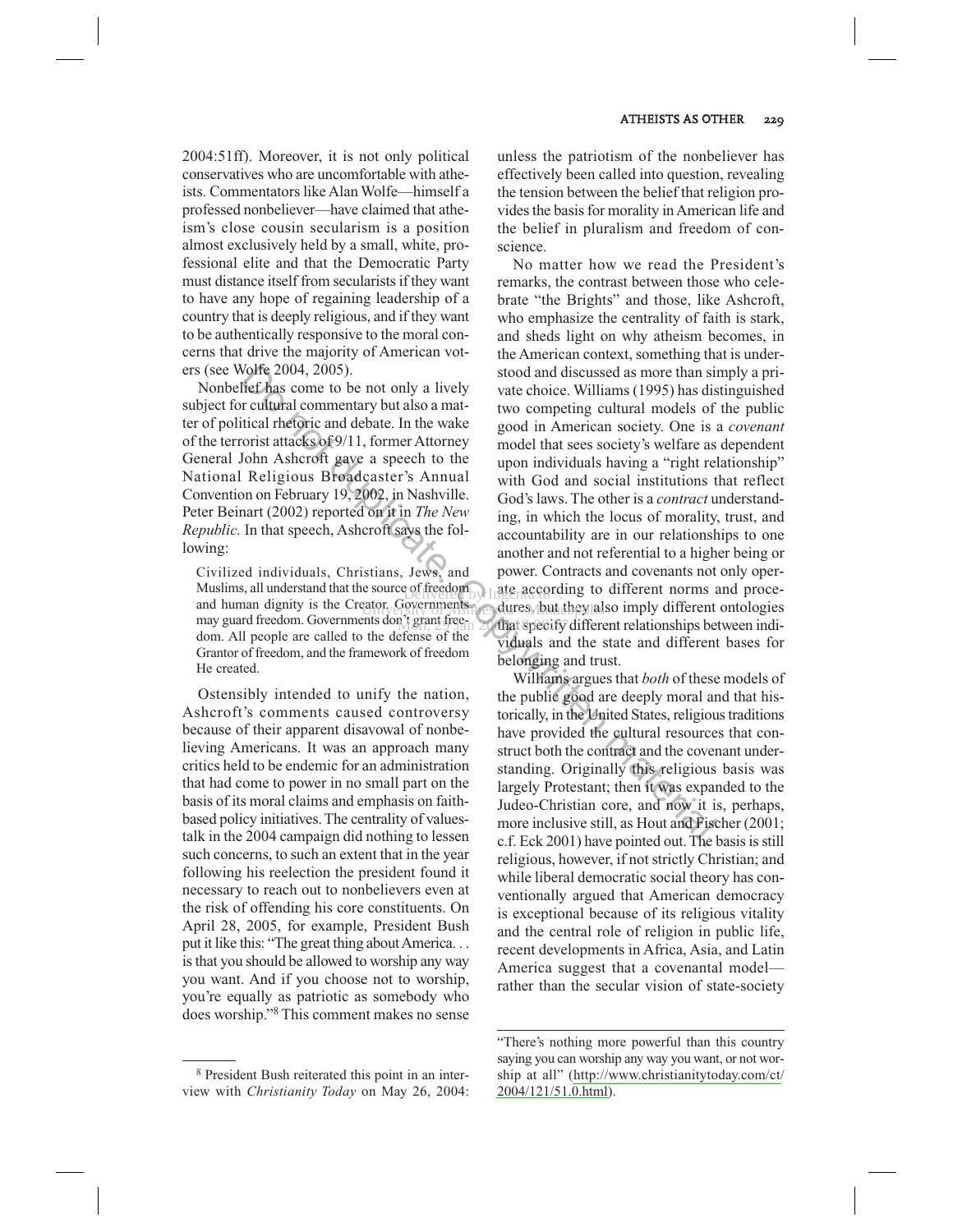relations that grows out of the Western enlightenment—may be more the rule than the exception, at least for the development of democracy on a global scale.

If this argument is correct, then those who have a covenant understanding of the public good may see the symbolic figure of the atheist as marking the boundary between those who accept the covenant and those who reject it. For those who hold a contract understanding, religious belief is in theory irrelevant to civic participation and solidarity. Even the contract view, however, rests on underlying assumptions about the morality and trustworthiness that make the contract possible, which may lead to some unease regarding the figure of the atheist, given the association of religion with private morality affirmed by many Americans.

# **CONCLUSION**

The core point of this article can be stated concisely. Atheists are at the top of the list of groups that Americans find problematic in both public and private life, and the gap between acceptance of atheists and acceptance of other racial and religious minorities is large and persistent. It is striking that the rejection of atheists is so much more common than rejection of other stigmatized groups. For example, while rejection of Muslims may have spiked in post-9/11 America, rejection of atheists was higher. The possibility of same-sex marriage has widely been seen as a threat to a biblical definition of marriage, as Massachusetts, Hawaii, and California have tested the idea, and the debate over the ordination of openly gay clergy has become a central point of controversy within many churches. In our survey, however, concerns about atheists were stronger than concerns about homosexuals. Across subgroups in our sample, negative views of atheists are strong, the differences being largely a matter of degree.

We believe that in answering our questions about atheists, our survey respondents were not, on the whole, referring to actual atheists they had encountered, but were responding to "the atheist" as a boundary-marking cultural category. Unlike members of some other marginalized groups, atheists can "pass": people are unlikely to ask about a person's religious beliefs in most circumstances, and even outward behavioral signs of religiosity (like going to church)

do not correlate perfectly with belief in God. Moreover, acceptance or rejection of atheists is related not only to personal religiosity but also to one's exposure to diversity and to one's social and political value orientations. So while our study does shed light on questions of tolerance, we are more interested in what this symbolic boundary tells us about moral solidarity and cultural membership. We believe that attitudes toward atheists tell us more about American society and culture than about atheists themselves, and that our analysis sheds light on broader issues regarding the historic place of religion in underpinning moral order in the United States.

If we are correct, then the boundary between the religious and the nonreligious is not about religious affiliation per se. It is about the historic place of religion in American civic culture and the understanding that religion provides the "habits of the heart" that form the basis of the good society (Bellah et al. 1991, 1985; Tocqueville [1992] 2000). It is about an understanding that Americans share something more acceptance I<sub>Delivered</sub> by Informal procedures, but rather that our f other racial and essunderstandings of right and wrong and good citrsistent. It is  $\frac{1}{20}$  dzenskip are also shared (Hartmann and Gerteis 2005). To be an atheist in such an environment is not to be one more religious minority among many in a strongly pluralist society. Rather, Americans construct the atheist as the symbolic representation of one who rejects the basis for moral solidarity and cultural membership in American society altogether. Over our history, other groups have, perhaps, been subject to similar moral concerns. Catholics, Jews, and communists all have been figures against which the moral contours of American culture and citizenship have been imagined. We suggest that today, the figure of the atheist plays this role although we emphasize that this is for contingent historical and institutional reasons, and we also emphasize that this is the case regardless of the morality and patriotism of actual atheists. rests on underlying assumptions about<br>
throader issues regarding the histor<br>
thy and trustvorthiness that make the<br>
religion in underpinning moral on<br>
possible, which may lead to some United States.<br>
Earlingthe figure of t

Durkheim ([1893] 1984) argued that the formation of solidarity is always predicated on symbolic boundaries that designate insiders and outsiders, and that these boundaries are always, to some extent, about designating those who are worthy of membership as defined against those who are not (c.f. Taylor 2002). That is, they are always about a moral order that defines rela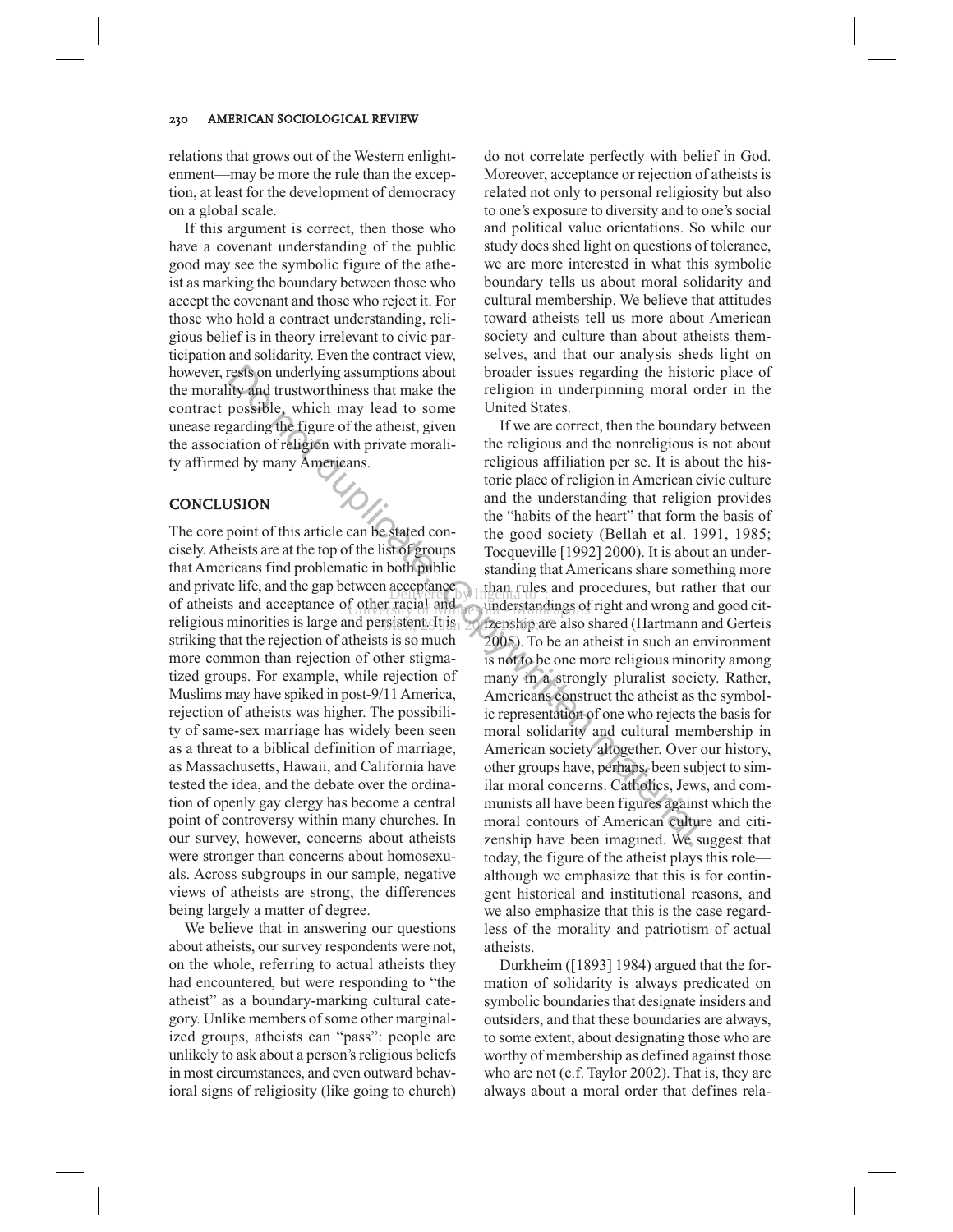tionships of obligation and status and that undergirds a sense of trust (c.f. Wuthnow 1987). Symbolic boundaries are effective only in promoting a sense of solidarity and identity by virtue of imagining an "other" who does not share the core characteristics imagined to be held by those who are legitimate participants in the moral order; the imagined community must have outsiders as well as insiders (Anderson 1991). In the United States, the historic place of religion in providing moral solidarity is what led Tocqueville ([1992]2000) and Herberg (1960) to designate first Protestants, and then Catholics and Jews, as good Americans. In democratic societies, these concerns with moral order may be particularly heightened because citizenship rests on the assumption of the ability of individuals to act responsibly to exercise rights, an ability based in character and in capacities of mind that enable civic action (Bellah et al. 1991; Tocqueville [1992] 2000). Alexander (1992) argues that the category of the "citizen" is itself a moral category that depends for its meaning on the designation of some persons as morally unworthy of it. Delivered by I

Theoretically, this implies that in addition to for the creation of understanding where symbolic boundaries are 20 analysis sho drawn, and whether they are positive or negative, we also need to understand the cultural basis for the distinctions made and the content of the categories that our distinctions designate. We also cannot assume that boundaries simply reflect material interests. Instead, we must understand how boundaries create and are created by identities that shape perceptions of interest even as they form the cultural bases of solidarity. Thus, we must understand the resulting cultural landscape that boundaries define, including definitions of moral worth and substantive claims about identity. It means that if we want to understand the symbolic logic of exclusion, we have to shift our analytical focus away from what members of marginalized groups (the "other") share, and toward what members of those inside the boundary share – and what they imagine themselves to share. This is why we have focused throughout our analysis not on atheists per se but rather on what attitudes about atheists reveal regarding American society and culture.

More broadly, our analysis also suggests that if we start asking about the substantive, cultural basis for acceptance into various private and

public arenas, we can reformulate our understandings of other social divisions. For example, how would we understand racial boundaries differently if we asked not only about prejudice or political tolerance, but also about the cultural content of what Americans perceive themselves to share with those who are racially other (c.f. Becker 1998; Edgell and Tranby 2004)? What kinds of cultural distinctions designate people as "like me" or "not at all like me" across racial categories, and how does that affect solidarity, trust, belonging, and identity in different contexts?

Some have argued, we believe correctly, that as religious diversity has increased in America, tolerance of small or previously marginalized religious groups has also increased. Historically this has been the case, for Catholics in the nineteenth century and Jews in the twentieth, and scholars like Eck (2001) and Hout and Fischer (2001) are probably right that this pattern of increasing tolerance of diverse religious identities will continue. The work on symbolic boundaries and moral order suggests, however, that the creation of the other is always necessary for the creation of identity and solidarity. Our analysis shows that attitudes about atheists have not followed the same historical pattern as that for previously marginalized religious groups. It is possible that the increasing tolerance for religious diversity may have heightened awareness of religion itself as a basis for solidarity in American life and sharpened the boundary between believers and nonbelievers in our collective imagination. It is also possible that the prominence of Christian Right rhetoric in the public realm has played the same role. It is always risky, however, to predict how history will unfold, and it is too soon to say that atheists will always be a symbolic other in our society. Perhaps acceptance of atheists would increase were a pluralist, contract understanding of the public good to gain political and cultural ascendancy. In any case, we believe it is vital to continue to analyze the dynamics of symbolic inclusion and exclusion as religious diversity continues to increase and as religious identities are made salient by both internal developments and by changes in America's global relationships. te first Protestants, and then Catholics ferent contexts?<br>
as good Americans. In democratic Some have argued, we believe conductions are good measure and the samplication these doncerns with moral order any as religious di

We already know that Americans draw boundaries in private life based on morality. Our findings suggest that moral boundaries are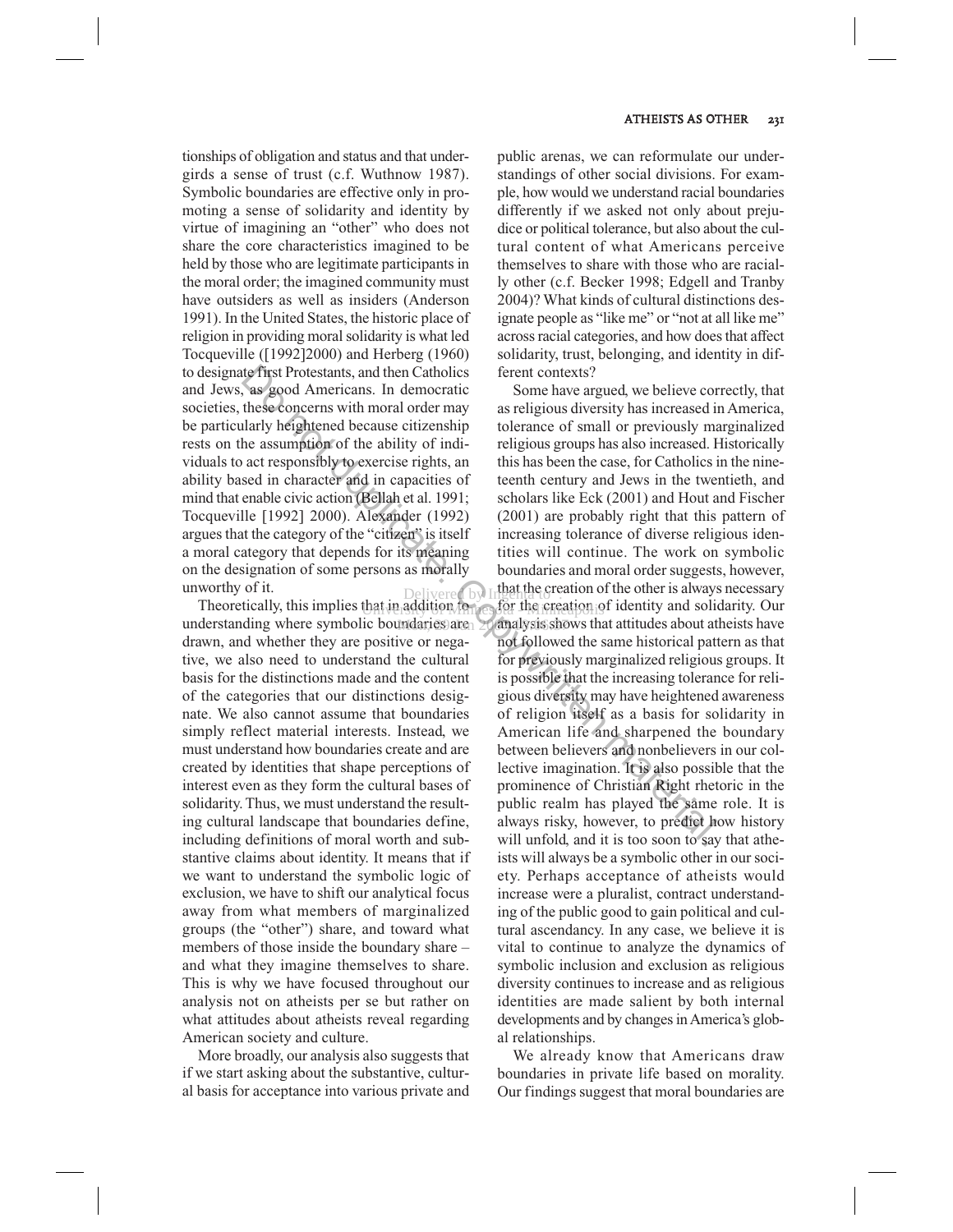also drawn in public life, and these findings help us to understand why and how they are drawn. In this case, the symbolic boundaries drawn around atheists help us to understand the problem of moral solidarity in a diverse society. They point to a specific cultural content, and to a specific historical and institutional basis for the intersection of religion, morality, and models of the public and the private good. They shed light on the shared or fractured nature of cultural membership, and also on the content of the culture that is shared. We call for more work that investigates the range and depth of meanings associated with the term "atheist," how moral worth is linked discursively with citizenship, and how the construction of cultural membership in American society proceeds through the drawing of symbolic boundaries.

*Penny Edgell is Associate Professor in the Department of Sociology at the University of Minnesota. Her research has focused on two dynamics in local religious communities: conflict and decision-making* (Congregations in Conflict, *Cambridge University Press 1999), and inclusion and exclusion along the lines of family form, race, gender, and social class* (Religion and Family in a Changing Society, *Princeton University Press 2005, and "Making Inclusive Communities: Congregations and the 'Problem' of Race,"* Social Problems *1998:45(4):451–72). Her recent research examines understandings of racial and religious diversity in the United States and the formation of family ideals in diverse religious communities.* associated with the term "atheist,"<br>
Alport, Gordon. 1954. The Nature of<br>
allytort, Gordon. 1954. The Nature of<br>
allytort, Gordon. 1954. The Nature of<br>
p. and how the construction of cultural<br>
New York: Addison-Wesley.<br>
h

*Joseph Gerteis is Assistant Professor of Sociology at the University of Minnesota. His recent work examines the sources and limits of interracial organizing in the U.S. South of the late nineteenth century and includes "The Possession of Civic Virtue: Movement Narratives of Race and Class in the Knights of Labor,"* (American Journal of Sociology, *2002:108(3): 580–615) and, with Alyssa Goolsby, "Nationalism in America: The Case of the Populist Movement"* (Theory and Society *2005:34(2):197–225). As part of the American Mosaic Project, his current theoretical and empirical work is on issues of diversity and solidarity in contemporary America.*

*Douglas Hartmann is Associate Professor of Sociology at the University of Minnesota. His interests are in the intersections of race and culture in contemporary social life. He is coauthor with Stephen Cornell of* Ethnicity and Race: Making Identities in a Changing World *(Pine Forge 1998) and author of* Race, Culture, and the Revolt of the Black Athlete: The 1968 Olympic Protests and their Aftermath *(University of Chicago Press 2003). Ongoing projects include research on the diverse experiences of* *young adulthood, the connection of race and sport in midnight basketball leagues, and American pluralism through the lenses of race and religion.* 

#### REFERENCES

- Alexander, Jeffrey. 1992. "Citizen and Enemy as Symbolic Classification: On the Polarizing Discourse of Civil Society." Pp. 289–308 in *Cultivating Differences: Symbolic Boundaries and the Making of Inequality,* edited by M. Lamont and M. Fournier. Chicago, IL: University of Chicago Press.
- Allen, Charlotte. 2004. "Believe It." *National Review,* September 13, p. 51ff.
- Allport, Gordon. 1954. *The Nature of Prejudice.* New York: Addison-Wesley.
- Alwin, Duane. 1986. "Religion and Parental Child-Rearing Orientations: Evidence of a Catholic-Protestant Convergence." *[American Journal of](http://www.ingentaconnect.com/content/external-references?article=0002-9602()92L.412[aid=301855]) Sociology* 92:412–40.
- American Association for Public Opinion Research. 2004. *Standard Definitions: Final Dispositions of Case Codes and Outcome Rates for Surveys.* 3d ed*.* Lenexa, KS: American Association for Public Opinion Research (AAPOR).
- Anderson, Benedict. 1991. *Imagined Communities: Reflections on the Origin and Spread of* **Nationalism.** New York: Verso.
- Press 2005, and<br>Congregations and Bellah, Robert N., Richard Madsen, William Sullivan,
	- Ann Swidler, and Steven Tipton. 1985. *Habits of the Heart: Individualism and Commitment in American Society.* Berkeley, CA: University of California Press.
	- ———. 1991. *The Good Society.* New York: Knopf.
	- Becker, Penny Edgell. 1998. "Making Inclusive Communities: Congregations and the 'Problem'of Race." *Social Problems* 45:451–72.
	- Beinart, Peter. 2002. "Bad Faith." Beliefnet.com, reprint of article in *The New Republic,* March 25, 2002. Retrieved September 28, 2005. [\(http://www.beliefnet.com/story/102/story\\_10296\\_](http://www.beliefnet.com/story/102/story_10296_1.html) 1.html).
	- Blumer, Robyn. 2004. "I'm an Atheist—So What?" *St. Petersburg Times,* August 8, p. 6 editorial.
	- Bourdieu, Pierre. 1984. *Distinction: A Social Critique of the Judgment of Taste.* Translated by Richard Nice. Cambridge, MA: Harvard University Press.
	- Bush, George W. 2005. *Press Conference of the President.* April 28. Washington, DC: The White House Office of the Press Secretary. Retrieved September 28, 2005 ([http://www.whitehouse.](http://www.whitehouse.gov/news/releases/2005/04/20050428-9.html) [gov/news/releases/2005/04/20050428-9.html\)](http://www.whitehouse.gov/news/releases/2005/04/20050428-9.html).
	- Caplow, Theodore, Howard M. Bahr, and Bruce A. Chadwick. 1983. *All Faithful People: Change and Continuity in Middletown's Religion.* Minneapolis, MN: University of Minnesota Press.
	- Dawkins, Richard. 2003. "Religion Be Damned." *Wired,* October, issue 11.10. Retrieved September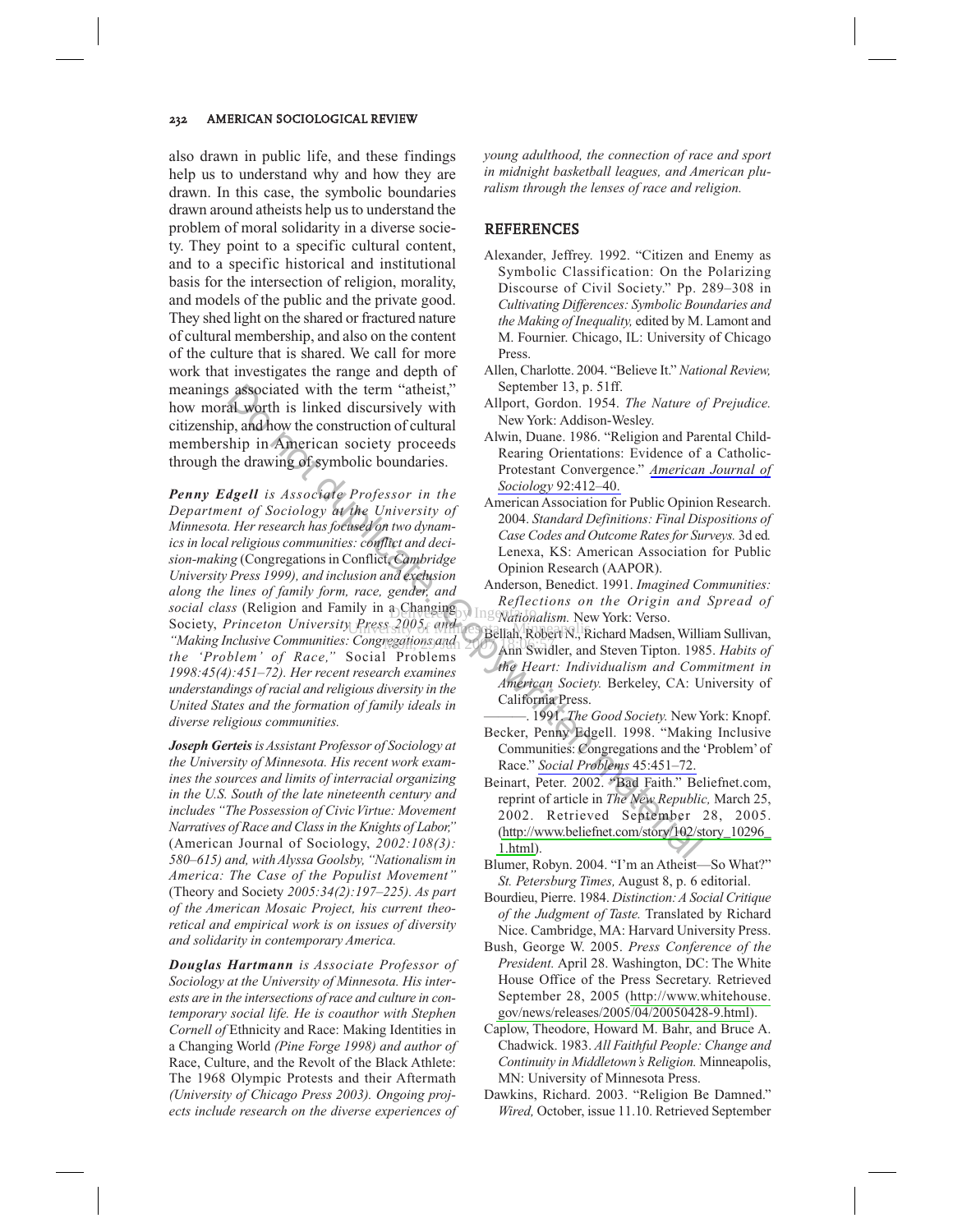28, 2005 [\(http://www.wired.com/wired/archive/](http://www.wired.com/wired/archive/11.10/view.html?pg=2) [11.10/view.html?pg=2\)](http://www.wired.com/wired/archive/11.10/view.html?pg=2).

- Dennett, Daniel. 2003. "The Bright Stuff." *New York Times,* July 12, p. A11. Retrieved September 28, 2005 [\(http://www.the-brights.net/vision/](http://www.the-brights.net/vision/essays/dennett_nyt_article.html) [essays/dennett\\_nyt\\_article.html](http://www.the-brights.net/vision/essays/dennett_nyt_article.html)).
- DiMaggio, Paul, John Evans, and Bethany Bryson. 1996. "Have Americans'Social Attitudes Become More Polarized?" *[American Journal of Sociology](http://www.ingentaconnect.com/content/external-references?article=0002-9602()102L.690[aid=4932334])* [102:690–755.](http://www.ingentaconnect.com/content/external-references?article=0002-9602()102L.690[aid=4932334])
- Dolan, Jay. 1985. *The American Catholic Experience.* New York: Doubleday.
- Durkheim, Èmile. [1893] 1984. *The Division of Labor in Society.* Translated by W. D. Halls. New York: Free Press.
- Eck, Diana. 2001. *A New Religious America: How a "Christian Country" Has Now Become the World's Most Religiously Diverse Nation.* New York: HarperSanFrancisco.
- Edgell, Penny and Eric Tranby. 2004. "Religious Influences on Understandings of Racial Inequality in the United States." American Mosaic Project Working Paper, presented at the ASA Annual Meetings, August 14–17, 2004, San Francisco, CA. Expresses and State Probability Pierra (Presses and State Probability And Religious America: How a<br>
2005 (http://ucdata.berkeley.edu)<br>
an Coupry" Has Now Become the World's<br>
eligious  $\frac{1}{2002}$ . "Americans with 'No Reli
- Epstein, Cynthia Fuchs. 1988. *Deceptive Distinctions: Sex, Gender, and the Social Order.* New Haven, CT: Yale University Press.
- Farkas, Steve, Jean Johnson, and Tony Foleno, with Ann Duffett and Patrick Foley. 2001. *For Goodness' Sake: Why So Many Want Religion to Play a Greater Role in American Society.* New York: Public Agenda. Phile Point, while sota 64:1425 designals
- Feldman, Noah. 2005. *Divided by God: America's Church-State Problem—And What We Should Do About It.* New York: Farrar, Straus, and Giroux.
- Gleason, Phillip. 1980. "American Identity and Americanization." Pp. 31–58 in *H*a*rvard Encyclopedia of American Ethnic Groups,* edited by S. Thernstrom, A. Orlov, and O. Handlin*.* Cambridge, MA: Belknap.
- Glock, Charles and Rodney Stark. 1965. *Religion and Society in Tension.* Chicago, IL: Rand McNally.
- Golebiowska, Ewa. 1999. "The Gender Gap in Political Tolerance." *[Political Behavior](http://www.ingentaconnect.com/content/external-references?article=0190-9320()21L.43[aid=7290042])* 21: 43–66.
- Gusfield, Joseph. 1986. *Symbolic Crusade: Status Politics and the American Temperance Movement.* 2d ed. Urbana, IL: University of Illinois Press.
- Hart, Stephen. 1986. "Religion and Changes in Family Patterns." *[Review of Religious Research](http://www.ingentaconnect.com/content/external-references?article=0034-673X()28L.51[aid=7290041])* [28:51–70.](http://www.ingentaconnect.com/content/external-references?article=0034-673X()28L.51[aid=7290041])
- Hartmann, Douglas and Joseph Gerteis. 2005. "Dealing with Diversity: Mapping Multiculturalism in Sociological Terms*." [Sociological Theory](http://www.ingentaconnect.com/content/external-references?article=0735-2751()23L.218[aid=7290044])* 23:218–40.
- Hartmann, Douglas, Xeufeng Zhang, and William Windschadt. 2005. "One (Multicultural) Nation Under God? The Changing Meanings and Uses of the Term 'Judeo-Christian' in the American

Media." *Journal of Media and Religion,* 4(4):207–34.

- Herberg, Will. 1960. *Protestant-Catholic-Jew.* Garden City, NJ: Anchor.
- Higham, John. 2002. *Strangers in the Land: Patterns of American Nativism, 1860–1925.* 2d ed. New Brunswick, NJ: Rutgers University Press.
- Hinojosa, Victor J. and Jerry Z. Park. 2004. "Religion and the Paradox of Racial Inequality Attitudes." *[Journal for the Scientific Study of Religion](http://www.ingentaconnect.com/content/external-references?article=0021-8294()42L.229[aid=5811509])* [42:229–38.](http://www.ingentaconnect.com/content/external-references?article=0021-8294()42L.229[aid=5811509])
- Hout, Michael and Claude Fischer. 2001. "Religious Diversity in America, 1940–2000." A Century of Difference Working Paper, University of California at Berkeley, Berkeley, CA. Retrieved August 4, 2005 ([http://ucdata.berkeley.edu/rsfcensus/](http://ucdata.berkeley.edu/rsfcensus/wp.html) wp.html).
	- ———. 2002. "Americans with 'No Religion': Why Their Numbers are Growing." *American Sociological Review* 67:165–90.
- Hull, Kathleen E. 2006. *Same-Sex Marriage: The Cultural Politics of Love and Law.* New York: Cambridge University Press.
- Jacoby, Susan. 2004. *Freethinkers: A History of American Secularism.* New York: Metropolitan.
- Keeter, Scott, Carolyn Miller, Andrew Kohrt, Robert M. Groves, and Stanley Presser. 2000. "Consequences of Nonresponse in a National **Telephone Survey.**" *[Public Opinion Quarterly](http://www.ingentaconnect.com/content/external-references?article=0033-362X()64L.125[aid=6974857])*
- $\frac{1}{R}$   $\frac{20 \text{ N}}{8}$   $\frac{1}{20}$   $\frac{1}{8}$   $\frac{1}{8}$   $\frac{1}{8}$   $\frac{1}{8}$   $\frac{1}{8}$   $\frac{1}{8}$   $\frac{1}{8}$   $\frac{1}{8}$   $\frac{1}{8}$   $\frac{1}{8}$   $\frac{1}{8}$   $\frac{1}{8}$   $\frac{1}{8}$   $\frac{1}{8}$   $\frac{1}{8}$   $\frac{1}{8}$   $\frac{1}{8}$   $\frac{1}{8}$   $\frac{$ 2001. "American Religious Identification Survey."
	- The Graduate Center of the City University of New York. Retrieved August 4, 2005 [\(http://www.gc.cuny.edu/faculty/research\\_briefs/](http://www.gc.cuny.edu/faculty/research_briefs/aris/aris_index.htm) aris/aris\_index.htm).
	- Lamont, Michèle. 1992. *Money, Morals, and Manners: The Culture of the French and American Upper-Middle Class.* Chicago, IL: University of Chicago Press.
	- Lamont, Michèle and Marcel Fournier. 1992. *Cultivating Differences: Symbolic Boundaries and the Making of Inequality.* Chicago, IL: University of Chicago Press.
	- Lamont, Michèle and Virág Molnár. 2002. "The Study of Boundaries in the Social Sciences." *Annual Review of Sociology* 28:167–95.
	- Lincoln, C. Eric and Lawrence H. Mamiya. 1990. *The Black Church in the African American Experience.* Durham, NC: Duke University Press.
	- Lipset, Seymour Martin and Earl Raab. 1978. *The Politics of Unreason: Right-Wing Extremism in America, 1790–1977.* 2d ed. Chicago, IL: University of Chicago Press.
	- Loftus, Jeni. 2001. "America's Liberalization in Attitudes Toward Homosexuality, 1973 to 1998." *American Sociological Review* 66: 762–82.
	- Martin, Michael. 2002. *Atheism, Morality, and Meaning.* London, England: Prometheus.
	- McGrath, Alister. 2004. *The Twilight of Atheism: The*